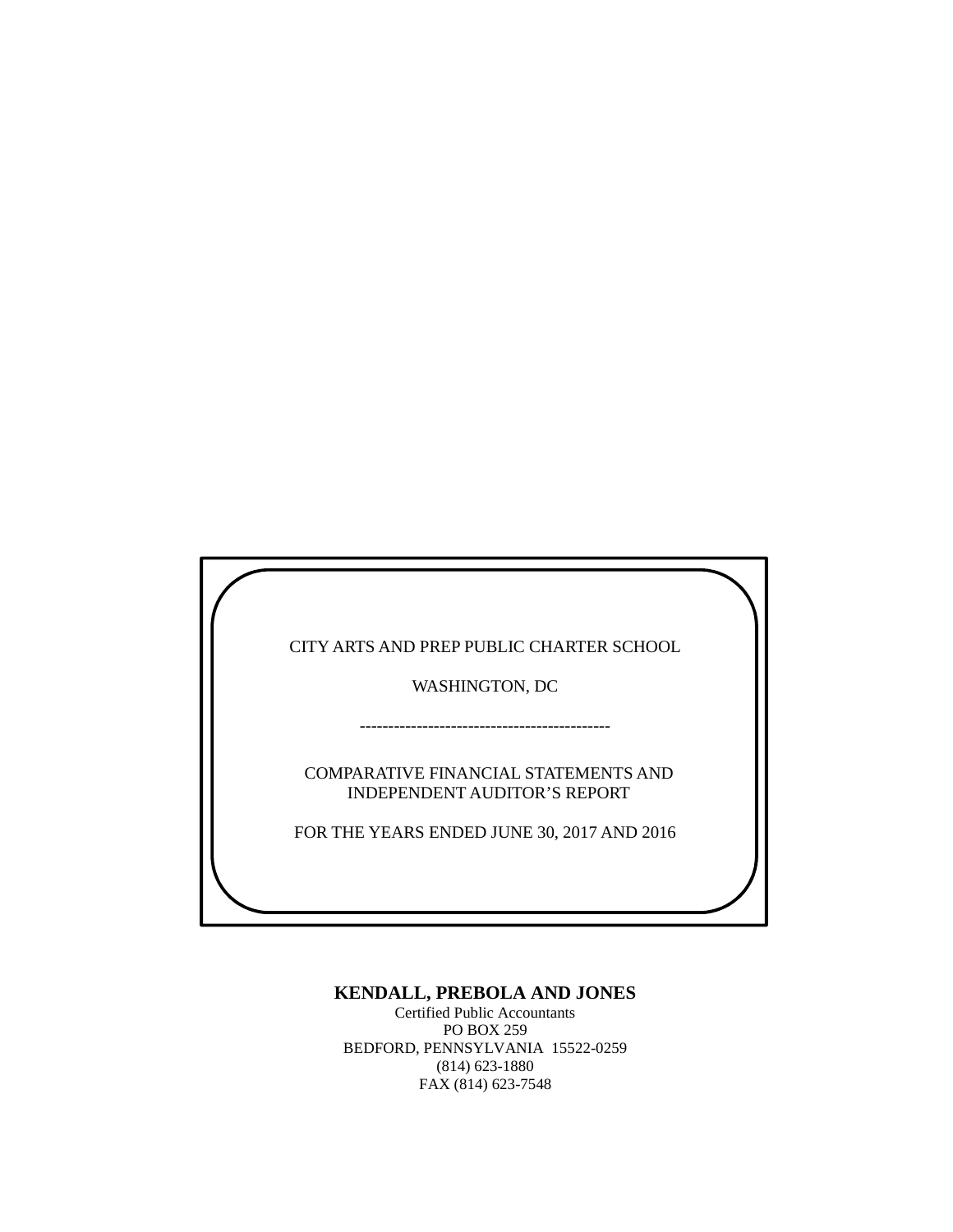# I N D E X

|                                                                                                                                                                                                                          | Page           |
|--------------------------------------------------------------------------------------------------------------------------------------------------------------------------------------------------------------------------|----------------|
| <b>Independent Auditor's Report</b>                                                                                                                                                                                      | $1-2$          |
| Comparative Statements of Financial Position, June 30, 2017 and 2016                                                                                                                                                     | 3              |
| Comparative Statements of Activities, For the Years Ended June 30, 2017 and 2016                                                                                                                                         | $\overline{4}$ |
| Comparative Statements of Cash Flows, For the Years Ended June 30, 2017 and 2016                                                                                                                                         | 5              |
| <b>Notes to Financial Statements</b>                                                                                                                                                                                     | $6 - 20$       |
| Supplemental Information                                                                                                                                                                                                 |                |
| Schedule 1 - Comparative Schedules of Functional Expenses,<br>For the Years Ended June 30, 2017 and 2016                                                                                                                 | $21 - 22$      |
| Schedule 2 - Comparative Schedules of Average Cost Per Student,<br>For the Years Ended June 30, 2017 and 2016                                                                                                            | 23             |
| Independent Auditor's Report on Internal Control over Financial Reporting<br>and on Compliance and Other Matters Based on an Audit of Financial<br>Statements Performed in Accordance with Government Auditing Standards | $24 - 25$      |
| Summary Schedule of Prior Audit Findings, For the Year Ended June 30, 2017                                                                                                                                               | 26             |
| Schedule of Findings, For the Year Ended June 30, 2017                                                                                                                                                                   | 27             |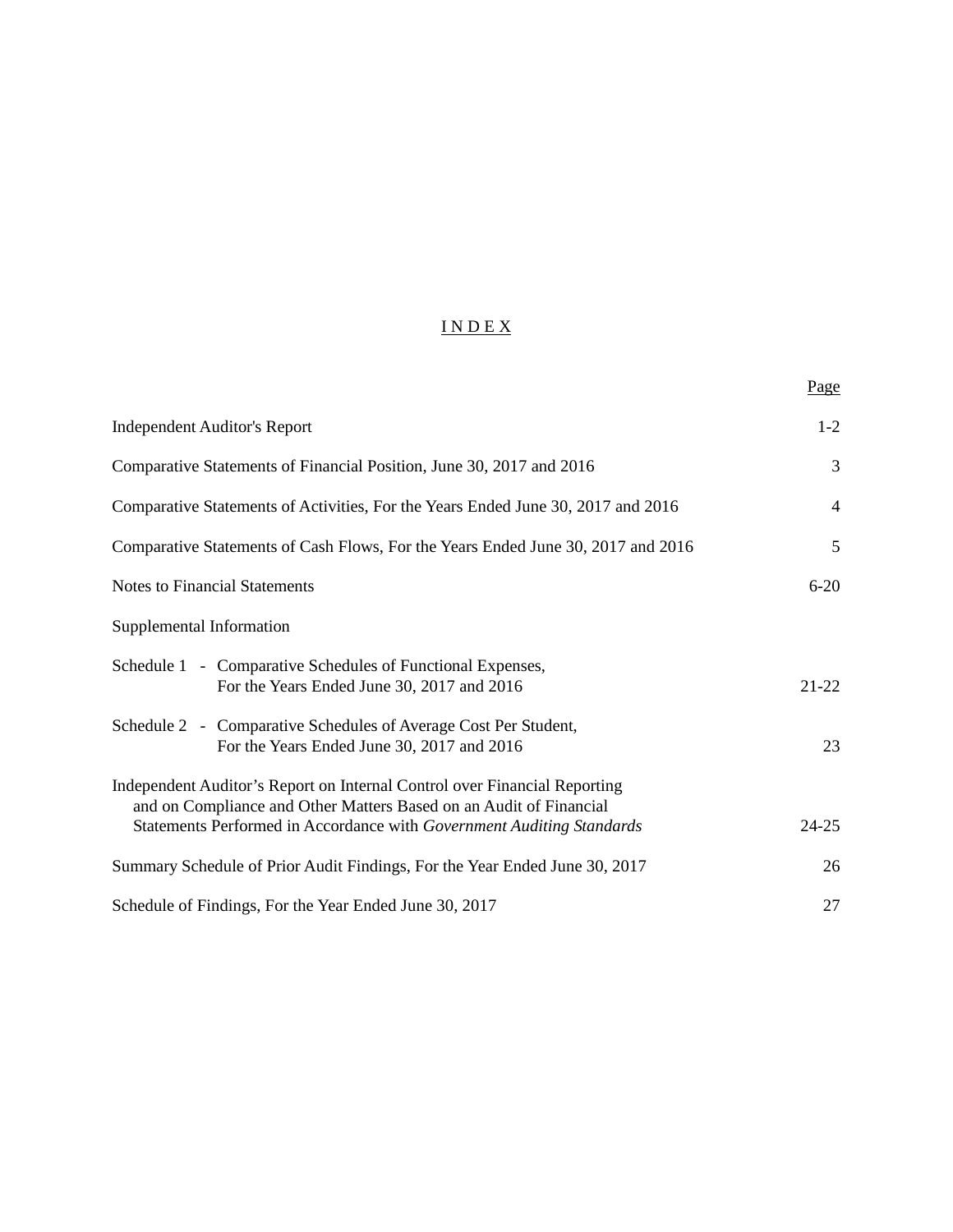# Kendall, Prebola and Jones, LLC

Certified Public Accountants

Board of Directors City Arts and Prep Public Charter School 705 Edgewood Avenue, NE Washington, DC 20017

#### INDEPENDENT AUDITOR'S REPORT

#### *Report on the Financial Statements*

We have audited the accompanying financial statements of the City Arts and Prep Public Charter School (a nonprofit organization) which comprise the statements of financial position as of June 30, 2017 and 2016, and the related statements of activities and cash flows for the years then ended, and the related notes to the financial statements.

#### *Management's Responsibility for the Financial Statements*

Management is responsible for the preparation and fair presentation of these financial statements in accordance with accounting principles generally accepted in the United States of America; this includes the design, implementation, and maintenance of internal control relevant to the preparation and fair presentation of financial statements that are free from material misstatement, whether due to fraud or error.

#### *Auditor's Responsibility*

Our responsibility is to express an opinion on these financial statements based on our audits. We conducted our audits in accordance with auditing standards generally accepted in the United States of America and the standards applicable to financial audits contained in *Government Auditing Standards*, issued by the Comptroller General of the United States. Those standards require that we plan and perform the audits to obtain reasonable assurance about whether the financial statements are free from material misstatement.

An audit involves performing procedures to obtain audit evidence about the amounts and disclosures in the financial statements. The procedures selected depend on the auditor's judgment, including the assessment of the risks of material misstatement of the financial statements, whether due to fraud or error. In making those risk assessments, the auditor considers internal control relevant to the entity's preparation and fair presentation of the financial statements in order to design audit procedures that are appropriate in the circumstances, but not for the purpose of expressing an opinion on the effectiveness of the entity's internal control. Accordingly, we express no such opinion. An audit also includes evaluating the appropriateness of accounting policies used and the reasonableness of significant accounting estimates made by management, as well as evaluating the overall presentation of the financial statements.

We believe that the audit evidence we have obtained is sufficient and appropriate to provide a basis for our audit opinion.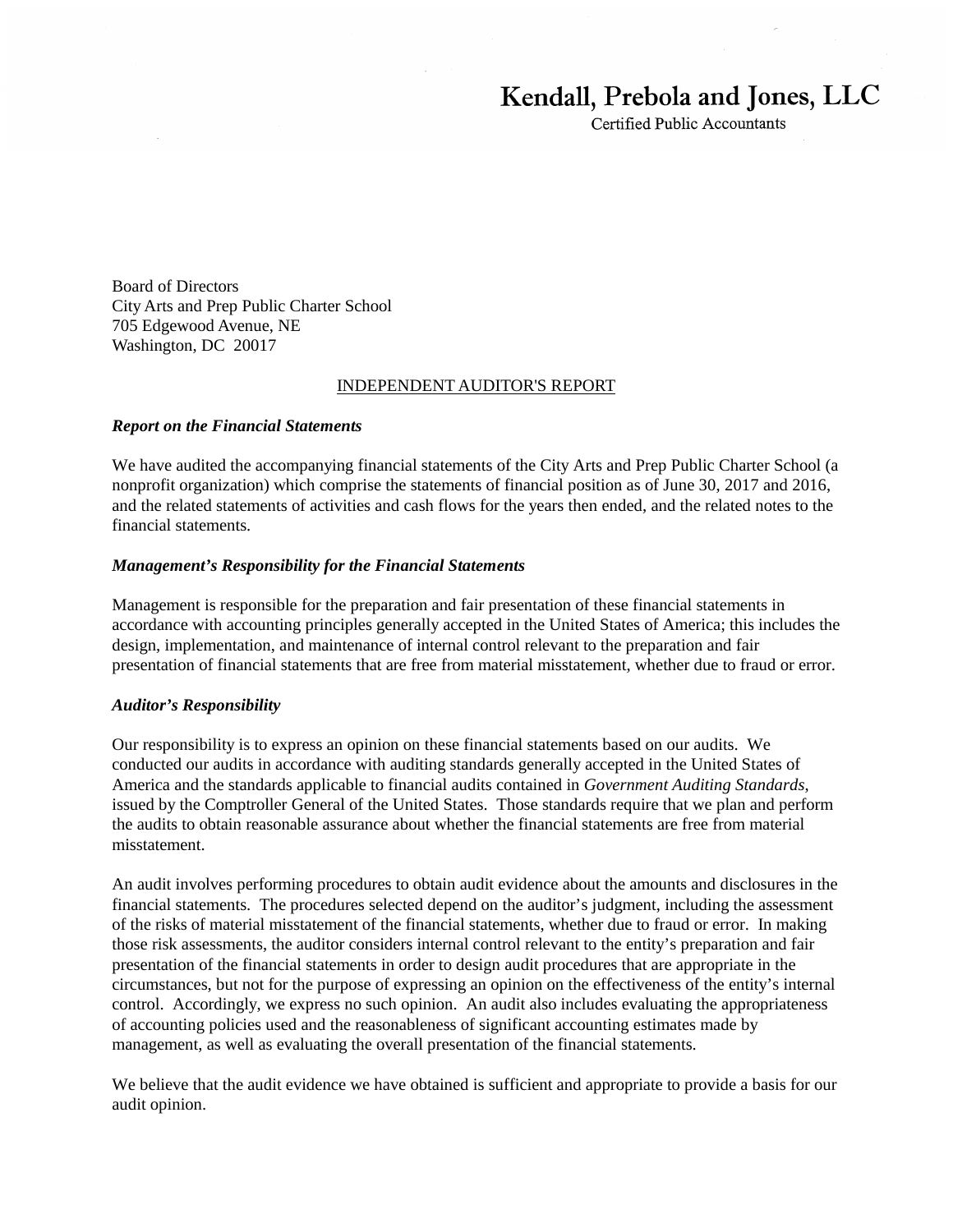#### *Opinion*

In our opinion, the financial statements referred to above present fairly, in all material respects, the financial position of the City Arts and Prep Public Charter School as of June 30, 2017 and 2016, and the changes in its net assets and its cash flows for the years then ended in accordance with accounting principles generally accepted in the United States of America.

#### *Report on Supplementary Information*

Our audits were conducted for the purpose of forming an opinion on the financial statements as a whole. The supplemental schedules of functional expenses and schedules of average cost per student are presented for purposes of additional analysis and are not a required part of the financial statements. Such information is the responsibility of management and was derived from and relates directly to the underlying accounting and other records used to prepare the financial statements. The information has been subjected to the auditing procedures applied in the audit of the financial statements and certain additional procedures, including comparing and reconciling such information directly to the underlying accounting and other records used to prepare the financial statements or to the financial statements themselves, and other additional procedures in accordance with auditing standards generally accepted in the United States of America. In our opinion, the information is fairly stated in all material respects in relation to the financial statements as a whole.

#### *Other Reporting Required by Government Auditing Standards*

In accordance with *Government Auditing Standards*, we have also issued our report dated November 28, 2017, on our consideration of the City Arts and Prep Public Charter School's internal control over financial reporting and on our tests of its compliance with certain provisions of laws, regulations, contracts and grant agreements and other matters. The purpose of that report is solely to describe the scope of our testing of internal control over financial reporting and compliance and the results of that testing, and not to provide an opinion on the internal control over financial reporting or on compliance. That report is an integral part of an audit performed in accordance with *Government Auditing Standards* in considering City Arts and Prep Public Charter School's internal control over financial reporting and compliance.

Kendall, Prebola and Jones

Certified Public Accountants

Bedford, Pennsylvania November 28, 2017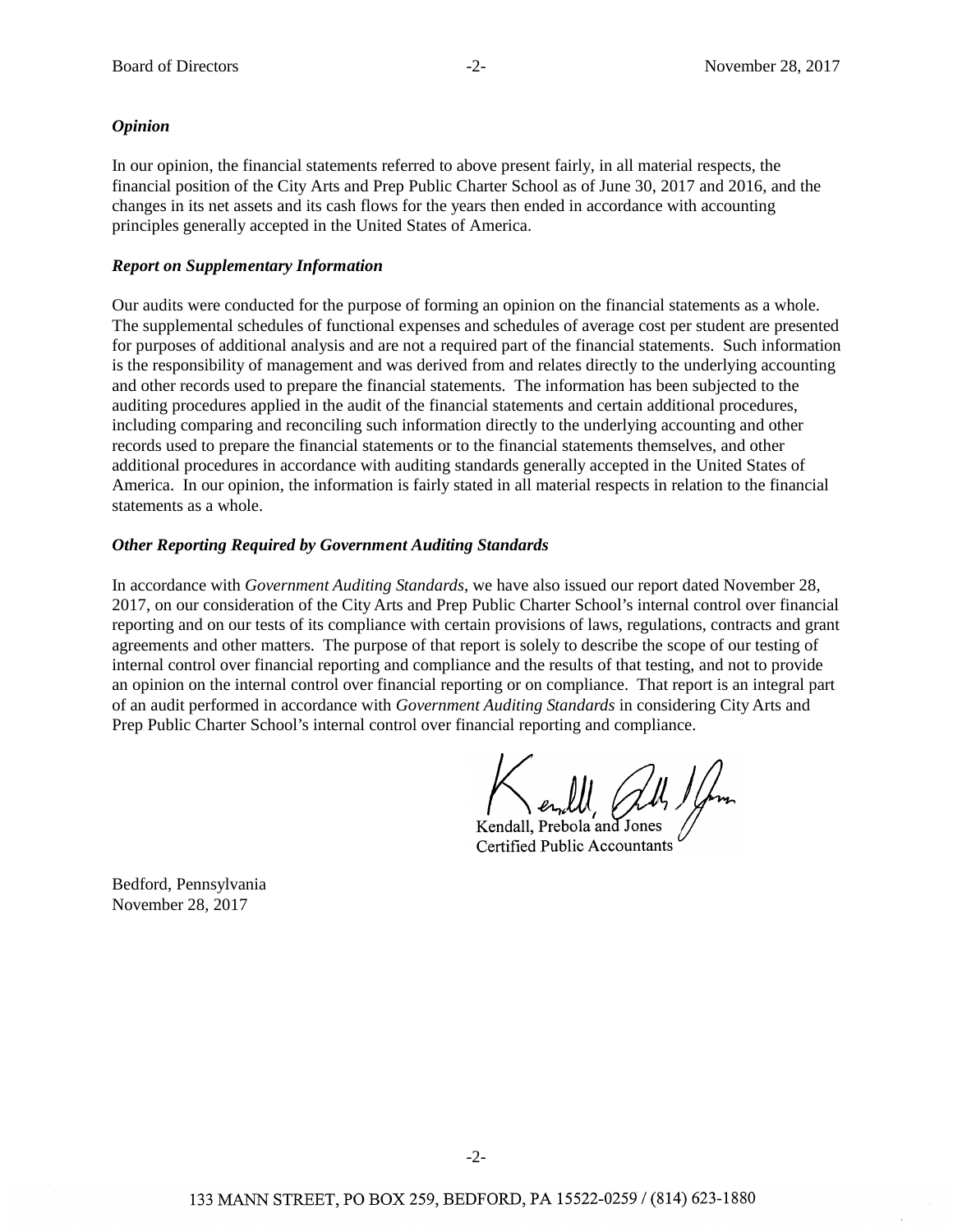# CITY ARTS AND PREP PUBLIC CHARTER SCHOOL COMPARATIVE STATEMENTS OF FINANCIAL POSITION JUNE 30, 2017 AND 2016

|                                               | June 30, 2017   | June 30, 2016            |
|-----------------------------------------------|-----------------|--------------------------|
| <b>ASSETS</b>                                 |                 |                          |
| <b>Current Assets:</b>                        |                 |                          |
| Cash and Cash Equivalents                     | \$<br>1,991,435 | \$<br>2,096,991          |
| <b>Accounts Receivable</b>                    | 202,614         | 136,377                  |
| <b>Grants Receivable</b>                      | 82,714          | 123,885                  |
| Promises Receivable                           | 688             | 90                       |
| Prepaid Expenses                              | 214,195         | 26,074                   |
| <b>Total Current Assets</b>                   | 2,491,646       | 2,383,417                |
| <b>Fixed Assets:</b>                          |                 |                          |
| Fixed Assets, Net of Accumulated Depreciation | \$<br>517,440   | \$<br>746,617            |
| <b>Total Fixed Assets</b>                     | \$<br>517,440   | \$<br>746,617            |
| Other Assets:                                 |                 |                          |
| Deposits                                      | \$<br>460,000   | $\frac{1}{2}$<br>475,000 |
| <b>Total Other Assets</b>                     | \$<br>460,000   | \$<br>475,000            |
| <b>TOTAL ASSETS</b>                           | \$<br>3,469,086 | 3,605,034<br>\$          |
| <b>LIABILITIES AND NET ASSETS</b>             |                 |                          |
| Current Liabilities:                          |                 |                          |
| <b>Accounts Payable</b>                       | \$<br>239,906   | \$<br>353,621            |
| Accrued Salaries and Payroll Withholdings     | 446,255         | 371,502                  |
| <b>Accrued Interest Payable</b>               | 2,130           | 3,165                    |
| <b>Refundable Advances</b>                    | 16,196          |                          |
| <b>Current Portion - Notes Payable</b>        | 826,440         | 502,556                  |
| Current Portion - Capital Lease Payable       | 4,662           | 4,391                    |
| <b>Total Current Liabilities</b>              | 1,535,589<br>\$ | 1,235,235<br>\$          |
| Long-Term Liabilities:                        |                 |                          |
| Notes Payable                                 | \$<br>826,440   | \$<br>1,328,996          |
| <b>Less: Current Portion</b>                  | (826, 440)      | (502, 556)               |
| Capital Lease Payable                         | 5,466           | 9,857                    |
| Less: Current Portion                         | (4,662)         | (4,391)                  |
| <b>Total Long-Term Liabilities</b>            | 804<br>S        | 831,906<br>S             |
| <b>Total Liabilities</b>                      | 1,536,393<br>\$ | 2,067,141<br>\$.         |
| Net Assets:                                   |                 |                          |
| Unrestricted                                  | \$<br>1,932,693 | 1,537,893<br>S.          |
| <b>Temporarily Restricted</b>                 |                 |                          |
| <b>Total Net Assets</b>                       | 1,932,693       | 1,537,893                |
| TOTAL LIABILITIES AND NET ASSETS              | 3,469,086       | 3,605,034<br>\$.         |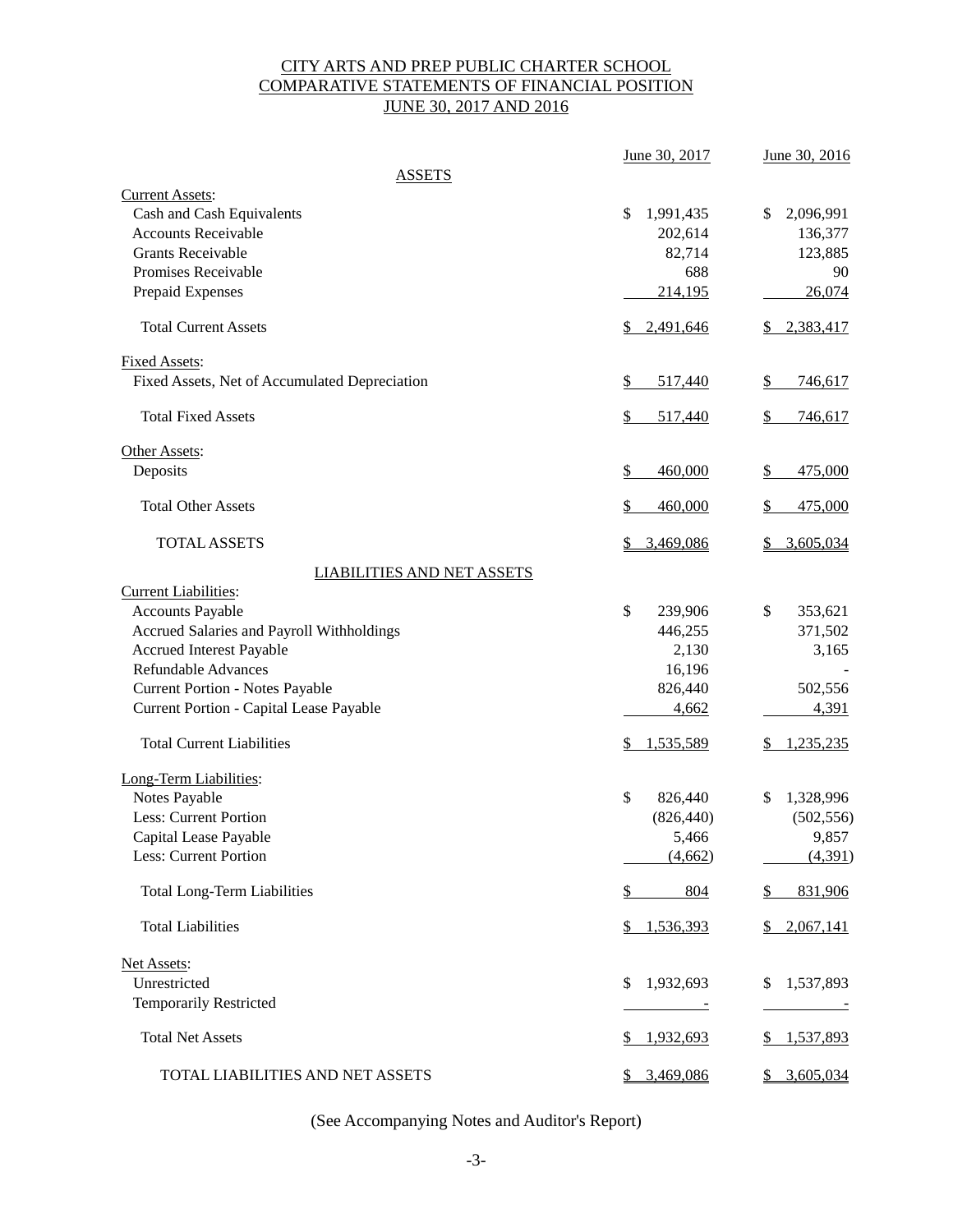### CITY ARTS AND PREP PUBLIC CHARTER SCHOOL COMPARATIVE STATEMENTS OF ACTIVITIES FOR THE YEARS ENDED JUNE 30, 2017 AND 2016

|                                              |                 | June 30, 2017             |                 | June 30, 2016   |                           |                 |  |
|----------------------------------------------|-----------------|---------------------------|-----------------|-----------------|---------------------------|-----------------|--|
|                                              | Unrestricted    | Temporarily<br>Restricted | Total           | Unrestricted    | Temporarily<br>Restricted | Total           |  |
|                                              |                 |                           |                 |                 |                           |                 |  |
| Revenues, Gains and Other Support:           |                 |                           |                 |                 |                           |                 |  |
| Per Pupil Funding Allocation                 | \$<br>6,952,007 | \$<br>$\blacksquare$      | \$<br>6,952,007 | \$<br>6,145,041 | \$                        | \$<br>6,145,041 |  |
| Per Pupil Funding - Facilities Allowance     | 1,630,728       |                           | 1,630,728       | 1,449,536       |                           | 1,449,536       |  |
| <b>Federal Entitlements and Grants</b>       | 655,779         |                           | 655,779         | 696,504         |                           | 696,504         |  |
| <b>State Grants - District of Columbia</b>   | 45,776          |                           | 45,776          | 147,652         |                           | 147,652         |  |
| Other Grants and Contributions               | 5,635           | 5,000                     | 10,635          | 25,816          | 3,500                     | 29,316          |  |
| <b>Student Fees</b>                          | 101,085         |                           | 101,085         | 75,937          |                           | 75,937          |  |
| <b>Interest and Dividends</b>                | 1,631           |                           | 1,631           | 1,550           |                           | 1,550           |  |
| <b>Other Revenue</b>                         | 616             |                           | 616             | 1,930           |                           | 1,930           |  |
| Gain/(Loss) on Disposal of Fixed Assets      | 4,536           |                           | 4,536           | 631             |                           | 631             |  |
| <b>Net Assets Released from Restrictions</b> |                 |                           |                 |                 |                           |                 |  |
| (Satisfaction of Program Restrictions)       | 5,000           | (5,000)                   |                 | 3,500           | (3,500)                   |                 |  |
| <b>Total Revenues and Other Support</b>      | 9,402,793<br>S. | \$                        | \$<br>9,402,793 | \$8,548,097     |                           | \$<br>8,548,097 |  |
| Expenses:                                    |                 |                           |                 |                 |                           |                 |  |
| <b>Educational Services</b>                  | \$<br>7,543,626 | \$                        | \$<br>7,543,626 | 7,182,913<br>\$ | $\frac{1}{2}$             | \$<br>7,182,913 |  |
| General and Administrative                   | 1,379,274       |                           | 1,379,274       | 1,202,864       |                           | 1,202,864       |  |
| Fundraising                                  | 85,093          |                           | 85,093          | 71,118          |                           | 71,118          |  |
| <b>Total Expenses</b>                        | 9,007,993       |                           | 9,007,993<br>\$ | \$8,456,895     |                           | \$<br>8,456,895 |  |
| <b>Changes in Net Assets</b>                 | 394,800         | \$                        | 394,800         | 91,202          |                           | 91,202          |  |
| Net Assets, Beginning of Year                | 1,537,893       | \$                        | \$<br>1,537,893 | 1,446,691       |                           | \$<br>1,446,691 |  |
| Net Assets, End of Year                      | 1,932,693<br>\$ | \$                        | 1,932,693       | 1,537,893<br>\$ |                           | 1,537,893<br>\$ |  |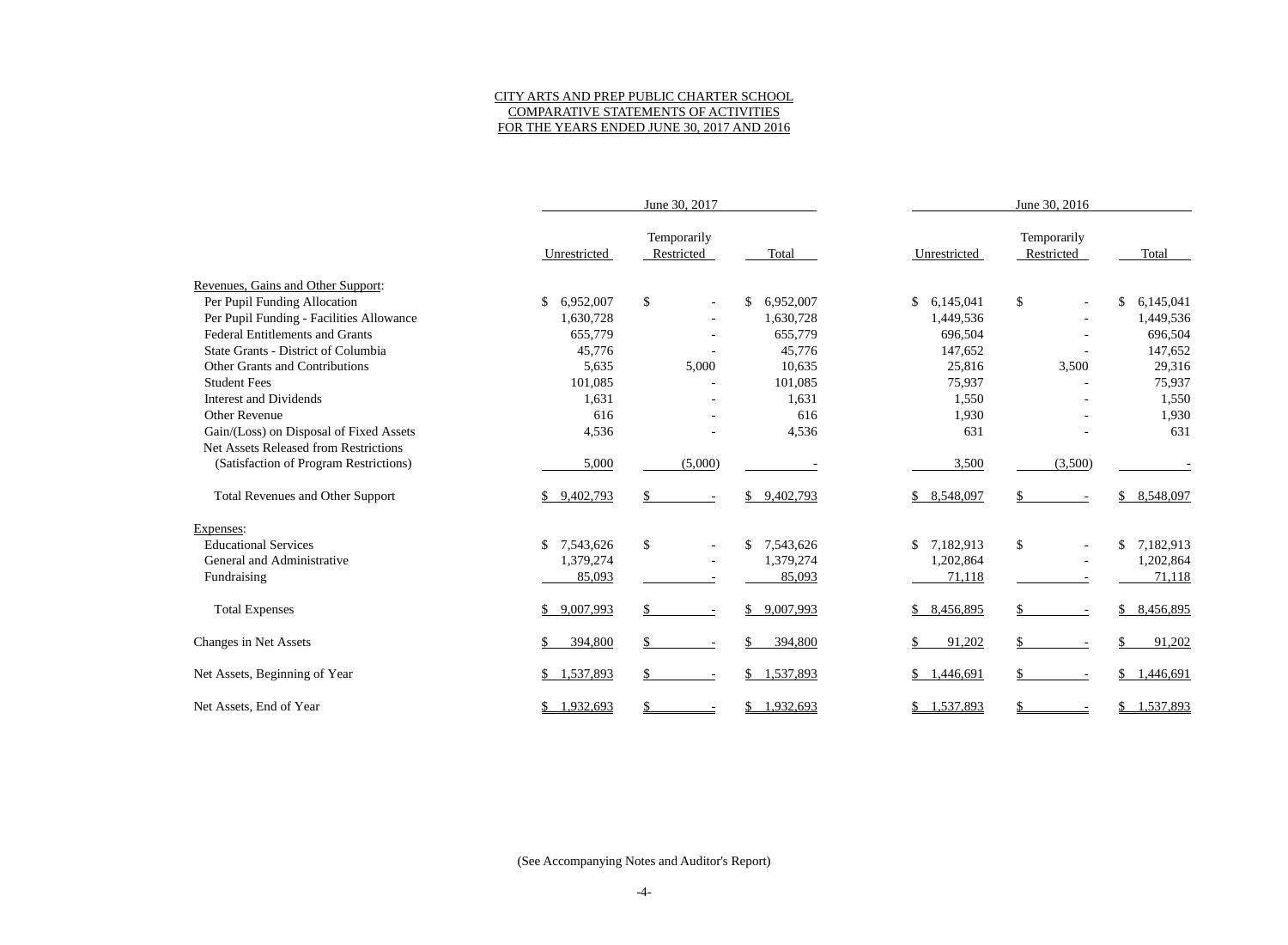# CITY ARTS AND PREP PUBLIC CHARTER SCHOOL COMPARATIVE STATEMENTS OF CASH FLOWS FOR THE YEARS ENDED JUNE 30, 2017 AND 2016

|                                                                                                |               | June 30, 2017 |               | June 30, 2016 |  |
|------------------------------------------------------------------------------------------------|---------------|---------------|---------------|---------------|--|
| <b>Cash Flows from Operating Activities:</b>                                                   |               |               |               |               |  |
| <b>Changes in Net Assets</b>                                                                   | $\mathcal{S}$ | 394,800       | \$            | 91,202        |  |
| Adjustments to Reconcile Changes in Net Assets<br>to Net Cash Flows from Operating Activities: |               |               |               |               |  |
|                                                                                                |               |               |               |               |  |
| Depreciation and Amortization                                                                  |               | 292,458       |               | 302,276       |  |
| (Gain)/Loss on Disposal of Fixed Assets                                                        |               | (4,536)       |               | (631)         |  |
| Deposits - (Increase)/Decrease                                                                 |               | 15,000        |               | 291           |  |
| Accounts Receivable - (Increase)/Decrease                                                      |               | (66, 237)     |               | 24,009        |  |
| Grants Receivable - (Increase)/Decrease                                                        |               | 41,171        |               | 221,252       |  |
| Promises Receivable - (Increase)/Decrease                                                      |               | (598)         |               | 15,075        |  |
| Prepaid Expenses - (Increase)/Decrease                                                         |               | (188, 121)    |               | 13,783        |  |
| Accounts Payable - Increase/(Decrease)                                                         |               | (113, 715)    |               | 63,985        |  |
| Accrued Salary and Payroll Withholdings - Increase/(Decrease)                                  |               | 74,753        |               | 85,694        |  |
| Accrued Interest Payable - Increase/(Decrease)                                                 |               | (1,035)       |               | (1,006)       |  |
| Refundable Advances - Increase/(Decrease)                                                      |               | 16,196        |               |               |  |
| Net Cash Flows from Operating Activities                                                       | \$            | 460,136       | \$            | 815,930       |  |
| <b>Cash Flows from Investing Activities:</b>                                                   |               |               |               |               |  |
| <b>Acquisition of Fixed Assets</b>                                                             | \$            | (58, 745)     | \$            | (59, 783)     |  |
| Proceeds on Disposal of Fixed Assets                                                           |               |               |               | 1,550         |  |
| Net Cash Flows from Investing Activities                                                       | \$            | (58, 745)     | \$            | (58, 233)     |  |
| <b>Cash Flows from Financing Activities:</b>                                                   |               |               |               |               |  |
| Repayment on Notes                                                                             | \$            | (502, 556)    | \$            | (490, 187)    |  |
| Payments on Capital Lease                                                                      |               | (4,391)       |               | (3,464)       |  |
| Net Cash Flows from Financing Activities                                                       | $\frac{1}{2}$ | (506, 947)    | $\frac{1}{2}$ | (493, 651)    |  |
| Net Increase/(Decrease) in Cash and Cash Equivalents                                           | \$            | (105, 556)    | \$            | 264,046       |  |
| Cash and Cash Equivalents at Beginning of Year                                                 |               | 2,096,991     |               | 1,832,945     |  |
| Cash and Cash Equivalents at End of Year                                                       | \$            | 1,991,435     | \$            | 2,096,991     |  |

#### Supplemental Disclosures:

- a) Cash paid for interest for the years ended June 30, 2017 and 2016 was \$33,232 and \$45,601, respectively.
- b) No income taxes were paid during the years ended June 30, 2017 and 2016.

#### Non-Cash Activities:

During the year ended June 30, 2016, the Charter School purchased a Ricoh MPC3503 photocopier in the amount of \$13,321 by financing through a capital lease.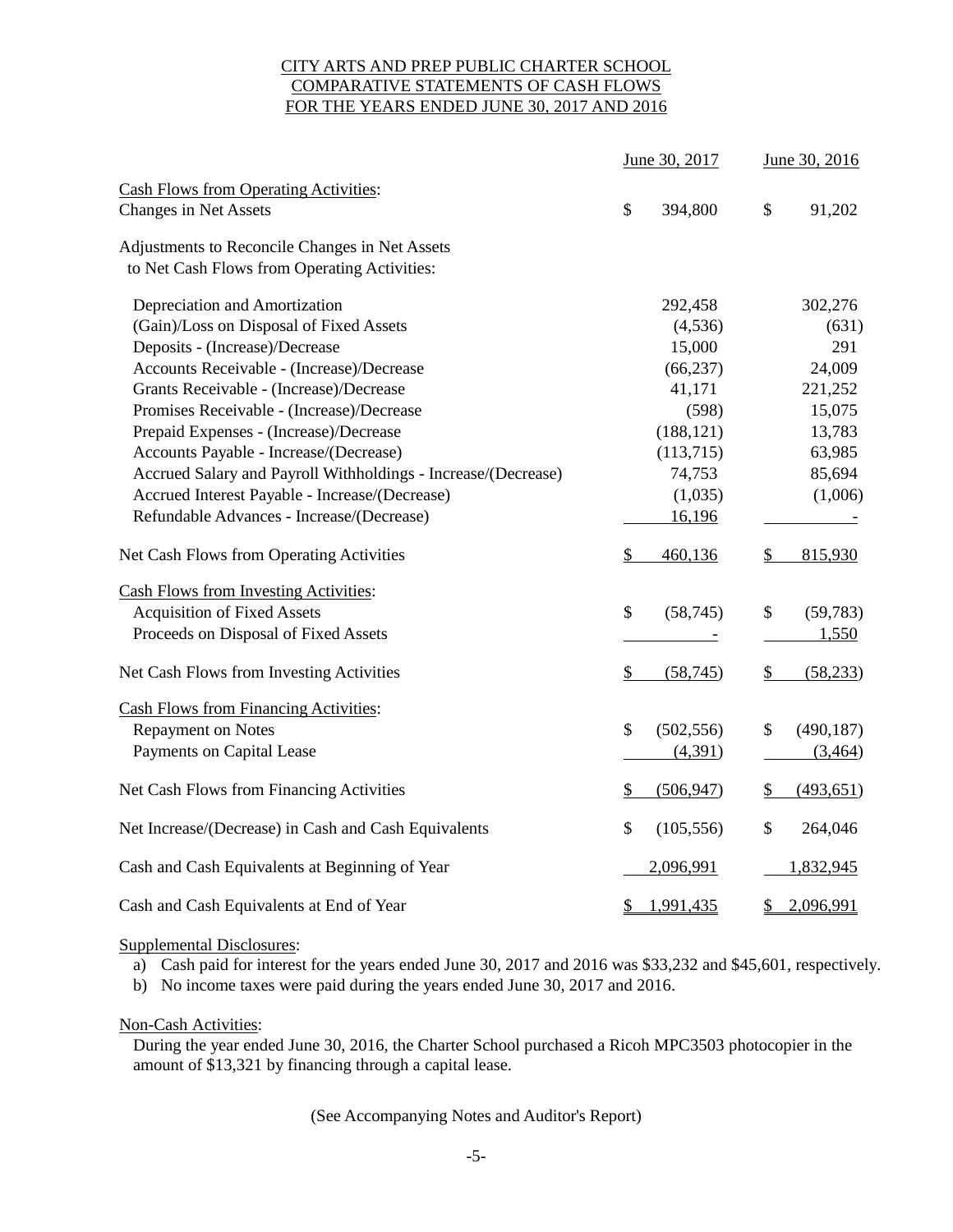# 1. ORGANIZATION:

City Arts and Prep Public Charter School, formerly known as "The William E. Doar, Jr. Public Charter School for the Performing Arts, Inc.," a nonprofit organization incorporated in the District of Columbia in 2004, has been granted  $501(c)(3)$  status by the Internal Revenue Service, and has been granted a charter as a DC public charter school by the District of Columbia Public Charter School Board, as authorized by the DC School Reform Act.

As a DC public charter school, City Arts and Prep Public Charter School has a guaranteed funding stream from the District of Columbia (uniform per student funding) and the U.S. federal government (federal grants for education and other programs) provided it meets certain compliance requirements. A DC public charter school is considered a Local Educational Agency (LEA) under federal education guidelines. As a DC public charter school, the City Arts and Prep Public Charter School enjoys significant freedom from the budget and operational restrictions placed on traditional public schools, allowing it to create a unique educational mission and approach.

The Charter School is currently in the process of the Middle States Association of Colleges and Schools (MSA) accreditation and has been granted candidacy status. MSA is among the premier accrediting associations in the world and pioneered the accreditation of colleges and schools in the United States more than a century ago. Middle States accreditation remains a prestigious validation of educational excellence and dynamic school improvement in traditional and nontraditional schools worldwide. The accreditation is in the final stage of completion. The accreditation will be issued during the fiscal year ended June 30, 2018.

The Charter School's primary sources of support are local appropriations for Charter Schools from the District of Columbia.

### **Basic Programs**

City Arts and Prep Public Charter School is the District's only college-preparatory public charter that integrates rigorous academic instruction with world-class performing arts programs to propel young people towards success in school and in life.

### 2. SUMMARY OF SIGNIFICANT ACCOUNTING POLICIES:

The significant accounting policies of the Charter School are summarized below:

### (a) Basis of Accounting and Presentation:

The accompanying financial statements have been prepared on the accrual basis of accounting, which presents financial position, activities, functional expenses, and cash flows in accordance with accounting principles generally accepted in the United States of America.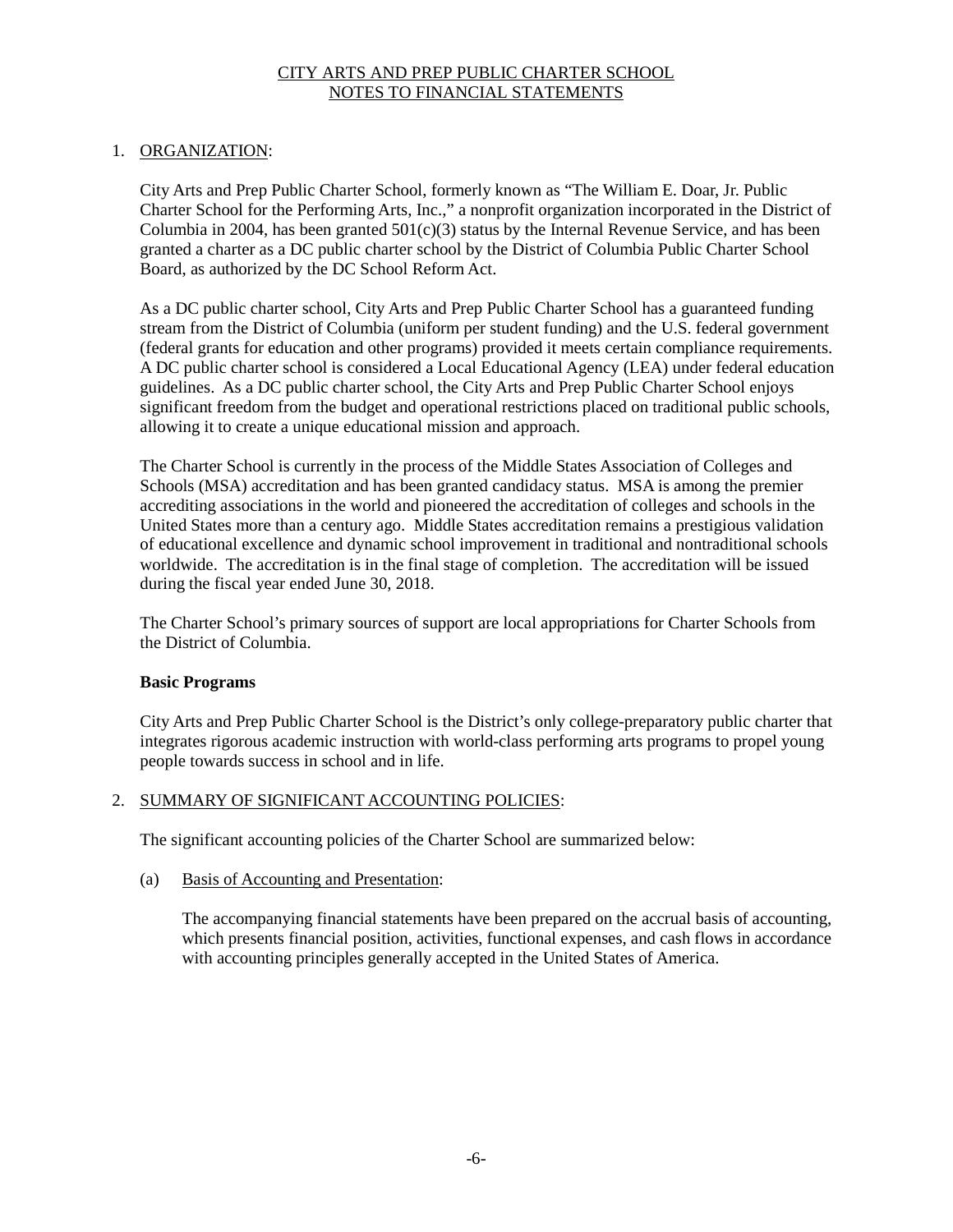# 2. SUMMARY OF SIGNIFICANT ACCOUNTING POLICIES: (Continued)

### (b) Revenue Recognition:

#### **Contributions**

The Charter School has adopted Financial Accounting Standards Board ASC No. 958-605-25, *Accounting for Contributions Received and Contributions Made.* As such, contributions are recognized as revenue when they are received or unconditionally pledged.

All contributions are available for unrestricted use unless specifically restricted by the donor. Contributions and promises to give with donor imposed conditions are recognized as unrestricted support when the conditions on which they depend are substantially met. Contributions and promises to give with donor imposed restrictions are reported as temporarily restricted support. Unconditional promises to give due in the next year are recorded at their net realizable value. An allowance for uncollectible contributions receivable is provided based on management's judgment, including such factors as prior collection history and type of contribution.

The Charter School reports gifts of equipment as unrestricted support unless explicit donor stipulations specify how the donated assets must be used. The Charter School reports expirations of donor restrictions when the donated or acquired assets are placed in service.

#### **Federal and Charter School Funding**

The Charter School receives a student allocation from the District of Columbia as well as federal funding to cover the cost of academic expenses. The student allocation is on a per pupil basis and includes the academic year funding, special education funding, and a facilities allotment. The Charter School recognizes this funding in the year in which the school term is conducted. Funding received in advance of the school term is recorded as a refundable advance. Federal entitlements are recognized based on the allowable costs incurred.

#### **Before and After Care Fees**

The Charter School offers fee-based extended day programming for students. The hours of operation are structured to coincide with the typical workday of parents of the students. Both the before and after care programs offer food services. Tuition is collected based on a monthly fee. The amount of tuition ranges from full tuition to reduced tuition based on the National School Lunch Program guidelines.

(c) Corporate Taxes:

The Charter School is exempt from federal income taxes (other than on unrelated business income) under the provisions of Section  $501(c)(3)$  of the Internal Revenue Code. Exemption from District of Columbia income taxes was also granted to the Charter School. Accordingly, no provisions for income taxes have been provided for in the accompanying financial statements.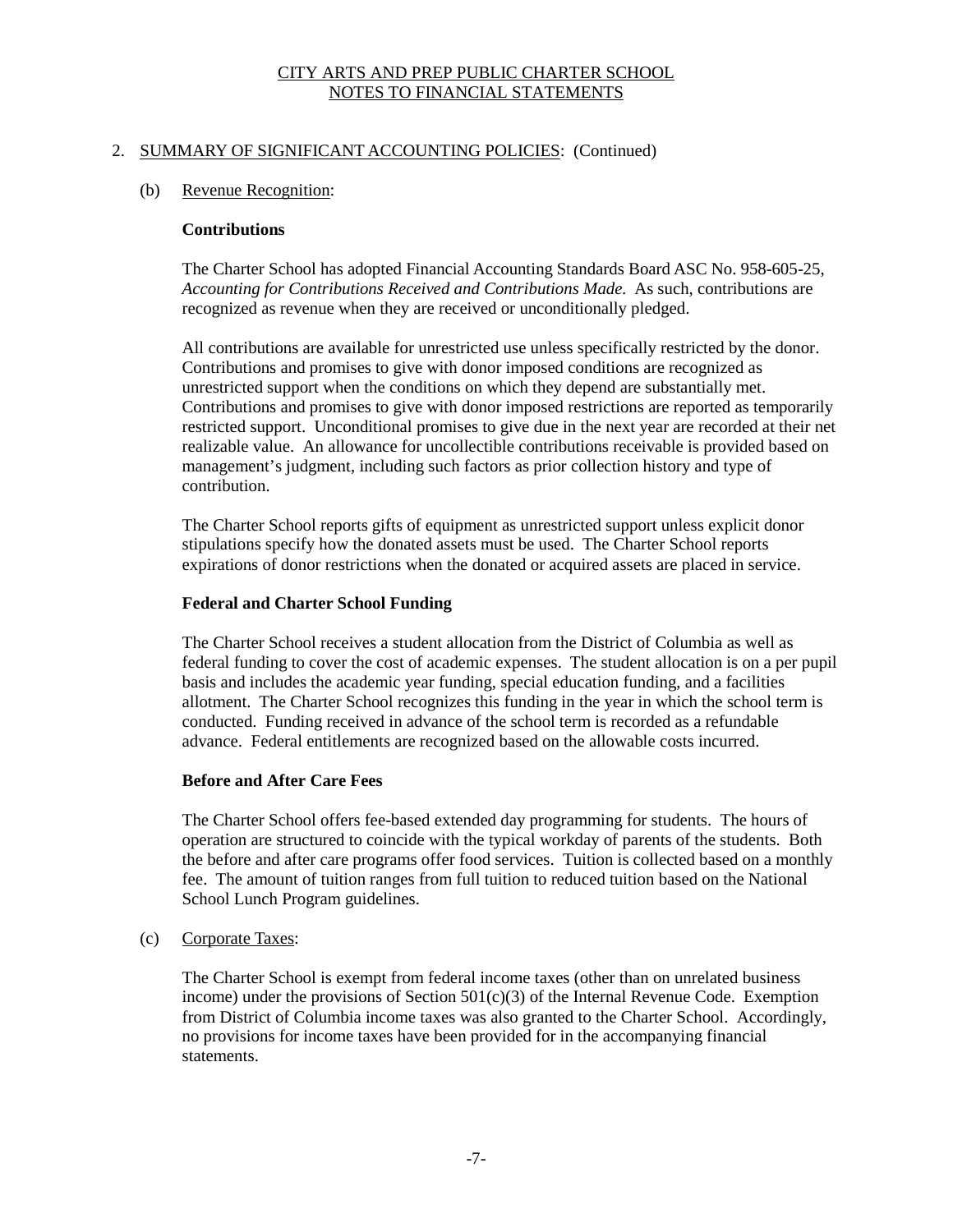# 2. SUMMARY OF SIGNIFICANT ACCOUNTING POLICIES: (Continued)

### (c) Corporate Taxes: (Continued)

The Charter School has been classified as other than a private foundation under Section  $509(a)(1)$  of the Internal Revenue Code and accordingly contributions qualify as a charitable tax deduction by the contributor under Section  $170(b)(i)(A)(ii)$ . The Charter School did not have any net unrelated business income for the years ended June 30, 2017 and 2016. The Charter School is also exempt from District of Columbia sales and personal property taxes.

### (d) Grants:

Grant revenues are received primarily from Federal agencies and the District of Columbia. These grants are subject to financial and compliance audits by the grantor agencies. Such audits could result in a request for reimbursement by the agency for expenditures disallowed under the terms and conditions of the appropriate grantor. No provision for possible adjustments for disallowed costs has been made in the accompanying financial statements because, in the opinion of management, such adjustment, if any, would not have a material effect on the financial statements.

Cash receipts in excess of costs incurred for grants are reflected as refundable advances until they are expended for the purpose of the grant, at which time they are recognized as unrestricted support. Costs incurred in excess of cash received are reflected as grants receivable.

#### (e) Net Assets:

The Charter School has adopted Financial Accounting Standards Board ASC No. 958-205-05, *Financial Statements of Not-for-Profit Organizations*. Under FASB ASC No. 958-205-05, the Charter School is required to report information regarding its financial position and activities according to three classes of net assets.

Net assets and revenues, expenses, gains, and losses are classified based on the existence or absence of donor-imposed restrictions. Accordingly, net assets of the Charter School and changes therein are classified and reported as follows:

### **Unrestricted Net Assets**

Net assets that are not subject to donor-imposed restrictions and over which the Board of Directors has discretionary control. This classification includes net assets subject to donorimposed conditions, which have been met in the current year and net assets subject to donorimposed restrictions that have been released from restrictions.

#### **Temporarily Restricted Net Assets**

Net assets subject to donor-imposed restrictions that may or will be met, either by actions of the Charter School and/or the passage of time. When a restriction expires, temporarily restricted net assets are reclassified to unrestricted net assets and reported in the statement of activities as net assets released from restrictions. There were no temporarily restricted net assets available at year end.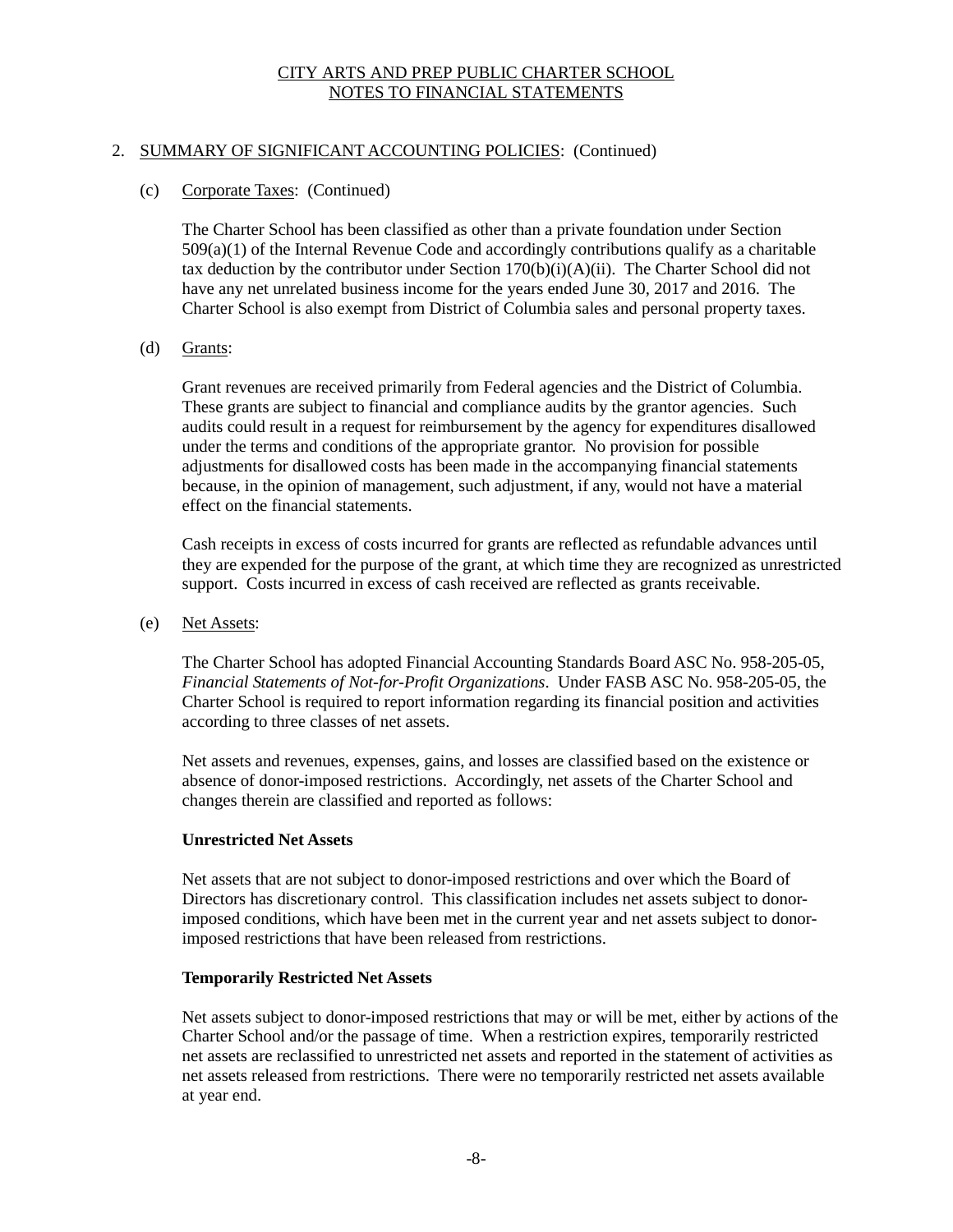# 2. SUMMARY OF SIGNIFICANT ACCOUNTING POLICIES: (Continued)

(e) Net Assets: (Continued)

# **Temporarily Restricted Net Assets** (Continued)

Net assets were released from donor restrictions by incurring expenses satisfying the restricted purpose, the passage of time, or by occurrence of events specified by donors for the following activities:

|                                                                                      | June 30, 2017 | June 30, 2016 |
|--------------------------------------------------------------------------------------|---------------|---------------|
| Parents with Purpose Program<br><b>Educational Program Services - Use Restricted</b> | 5,000         | 3.500         |
| <b>Total Released</b>                                                                | 5.000         | 3.500         |

### **Permanently Restricted Net Assets**

Net assets subject to donor-imposed stipulations that requires the net assets be maintained permanently by the Charter School. Generally, the donors of these assets permit the use of all or part of the income earned on any related investments for general or specific purposes. The Charter School did not have any permanently restricted net assets as of June 30, 2017 and 2016.

### (f) Donated Services and Materials:

Donated services and materials are recognized as contributions in accordance with FASB ASC 958, *Accounting for Contributions Received and Contributions Made*, if the services received create or enhance nonfinancial assets or require specialized skills, and are provided by individuals possessing those skills, and would typically need to be purchased if not provided by donation. Contributed services and promises to give services that do not meet the above criteria are not recognized. The time contributed by the Charter School's Board of Directors is uncompensated and is not reflected as donated services. In-kind contributions are recorded in the statement of activities at estimated fair value and recognized as revenue and expense (or an asset) in the period they are received. There were no donated services and materials recorded in the financial statements during the years ended June 30, 2017 and 2016.

#### (g) Functional Expense Allocation Policies and Procedures:

Management has elected to prepare a schedule of functional expenses that is presented as supplemental information to the financial statements. The schedule of functional expenses presents an allocation of each expense category between program services, general and administrative, and fundraising activities. Program service costs pertain to educating students. General and administrative costs pertain to supporting activities. Fundraising expenses relate to fundraising activities such as special events, fundraisers and the soliciting of contributions.

Management has established functional expense allocation policies and procedures based on a reasonable analysis of cost drivers and reasonable allocation estimates based on financial results and industry standards.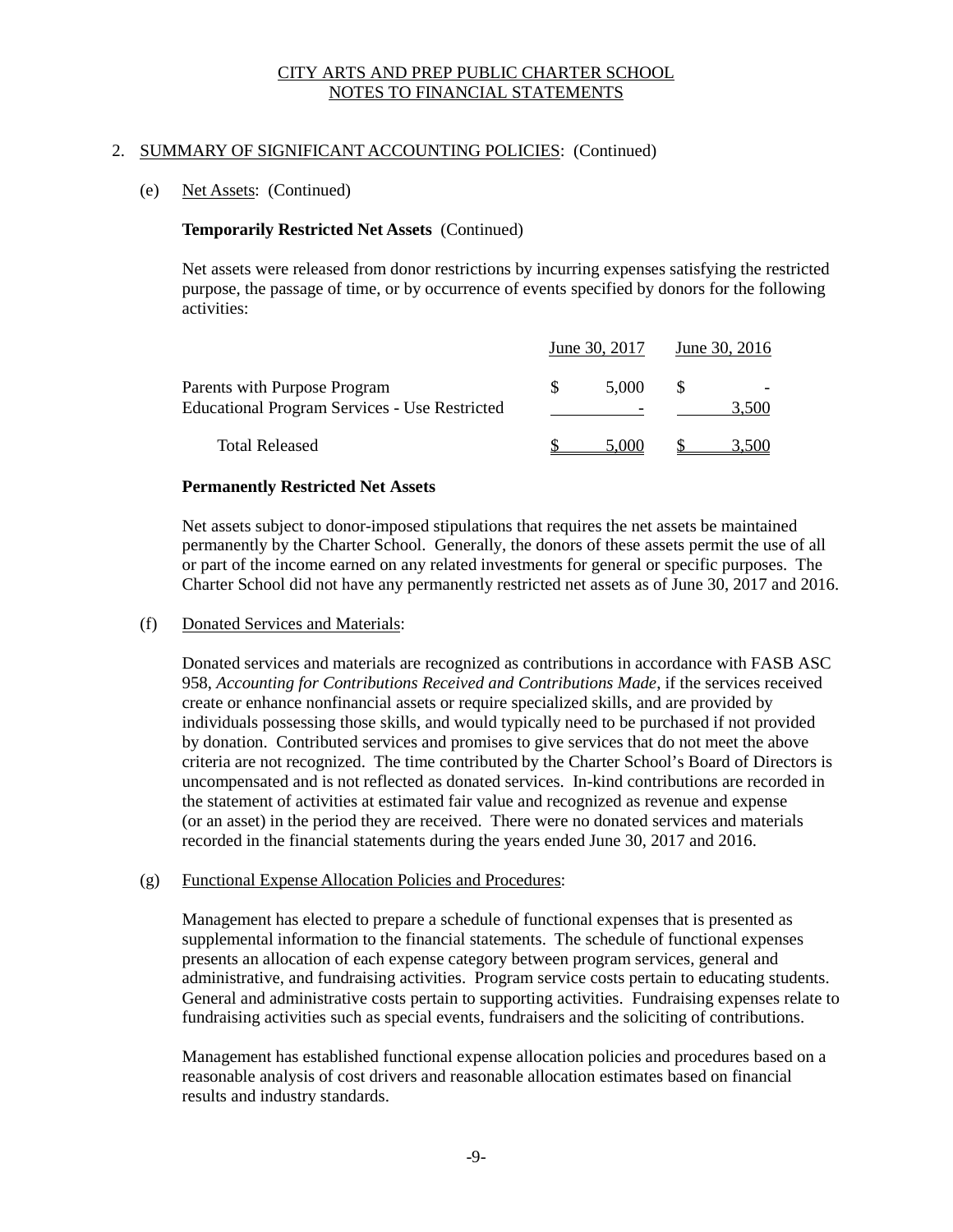# 2. SUMMARY OF SIGNIFICANT ACCOUNTING POLICIES: (Continued)

### (g) Functional Expense Allocation Policies and Procedures: (Continued)

Direct costs, where identifiable, are allocated in whole to the appropriate functional category. Direct student expenses (textbooks, materials, instructional supplies, assessment material, contract educational services, and field trips) are allocated entirely to program services.

Personnel expenses for salaries are allocated based on job descriptions and management estimates of time spent on particular activities. Personnel expenses for salaries are divided into employee categories (executive, teachers, other educational staff, etc.) and then a percentage of time spent on program services, general and administrative activities, and fundraising activities is applied. All other personnel expenses (benefits, payroll taxes, staff development) are allocated based on the weighted average allocation of the direct salaries.

Other expenses that are not directly identifiable by program are allocated based on management estimates of use of resources.

#### (h) Use of Estimates:

The preparation of financial statements in conformity with accounting principles generally accepted in the United States of America requires management to make estimates and assumptions that affect the reported amounts of assets, liabilities, the disclosure of contingent assets and liabilities at the date of the financial statements, and the reported amounts of support and revenues and expenses during the reporting period. Actual results could differ from those estimates.

#### (i) Recognition of Salary Expense:

Salary expense is recognized in the year the service is rendered, which coincides with the academic year. Salaries unpaid at June 30 are recognized as expense and accrued salaries.

(j) Fair Value of Certain Financial Instruments:

Some of the Charter School's financial instruments are not measured at fair value on a recurring basis but nevertheless are recorded at amounts that approximate fair value due to their liquid or short-term nature. Such accounts include cash, accounts receivable, prepaid expenses, accounts payable, and accrued expenses.

### 3. ACCOUNTING FOR UNCERTAIN TAX POSITIONS:

Accounting principles generally accepted in the United States of America provide consistent guidance for the accounting for uncertainty in income taxes recognized in the Charter School's financial statements and prescribe a threshold of "more likely than not" for recognition of tax positions taken or expected to be taken in a tax return. The Charter School performed an evaluation of uncertain tax positions for the year ended June 30, 2017, and determined that there were no matters that would require recognition in the financial statements or that may have any effect on its tax-exempt status. As of June 30, 2017, the statute of limitations for tax years 2013 through 2015 remains open with the U.S. federal jurisdiction or the various states and local jurisdictions in which the Charter School files tax returns.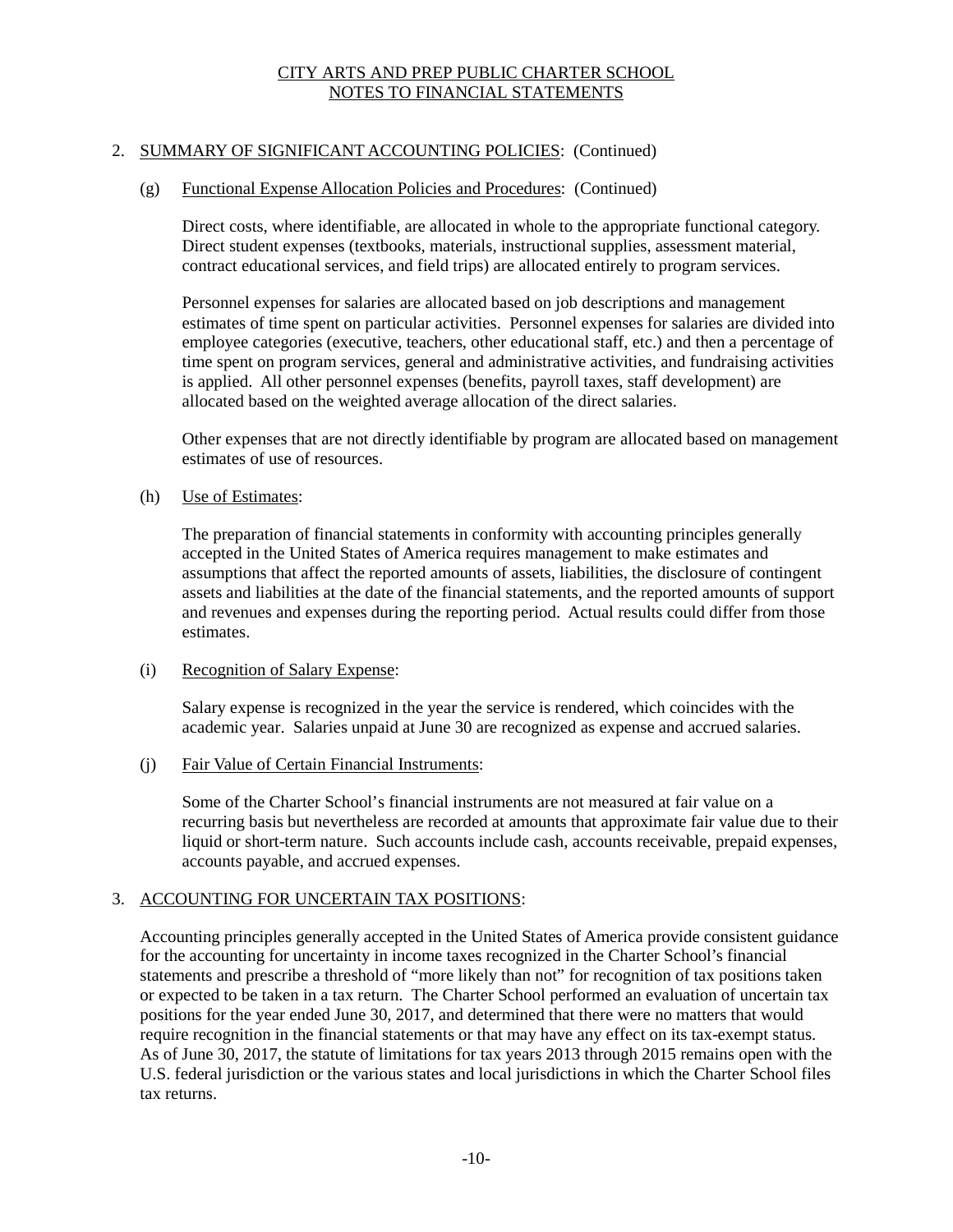# 3. ACCOUNTING FOR UNCERTAIN TAX POSITIONS: (Continued)

It is the Charter School's policy to recognize interest and/or penalties related to uncertain tax positions, if any, in income tax expense. As of June 30, 2017, the Charter School had no accruals for interest and/or penalties.

### 4. CASH AND CASH EQUIVALENTS:

Cash and cash equivalents at year end consisted of the following:

|                                                                                   | June 30, 2017             | June 30, 2016        |
|-----------------------------------------------------------------------------------|---------------------------|----------------------|
| <b>Interest Bearing Checking Accounts</b><br><b>Non-Interest Bearing Accounts</b> | 1,177,040<br>S<br>361,681 | 1,290,521<br>347,626 |
| Money Market Accounts - Interest Bearing<br>Cash on Hand                          | 452,714                   | 458,628<br>216       |
| Total                                                                             |                           | 7 UYA 99.            |

For purposes of the cash flow statement and financial statement presentation, cash and cash equivalents are short term, highly liquid investments with maturities of three months or less.

The Charter School maintains its cash in two separate financial institutions, with most of the cash being held by one banking institution. These cash accounts are covered under the Federal Deposit Insurance Corporation (FDIC) Program. Federal Deposit Insurance Corporation insurance coverage is \$250,000 per banking institution. Deposits held in non-interest-bearing transaction accounts are aggregated with interest bearing deposits and the combined total insured up to \$250,000.

As of June 30, 2017 and 2016, \$1,742,136 and \$1,841,037, respectively, of the bank balance was deposited in excess of Federal Deposit Insurance Corporation limits. Due to increased cash flows at certain times during the year, the amount of funds at risk may have been greater than at year end. The Charter School was at risk for the funds held in excess of the insured amounts. The Charter School has not experienced any losses related to these accounts and does not believe it is exposed to any significant credit risk on cash and cash equivalents.

### 5. ACCOUNTS, GRANTS AND PROMISES RECEIVABLE:

### **Accounts and Grants Receivable**

Accounts and grants receivable are current and considered to be fully collectible by management. Balances as of June 30, 2017 and 2016 consisted of the following:

|                                                        | June 30, 2017                    | June 30, 2016          |  |
|--------------------------------------------------------|----------------------------------|------------------------|--|
| <b>Accounts Receivable</b>                             |                                  |                        |  |
| Per Pupil Funding<br>Reimbursable Expenses<br>Employee | \$<br>27,598<br>172,277<br>2,739 | 32,344<br>S<br>104,033 |  |
| Total                                                  | 202.614                          | 36,377                 |  |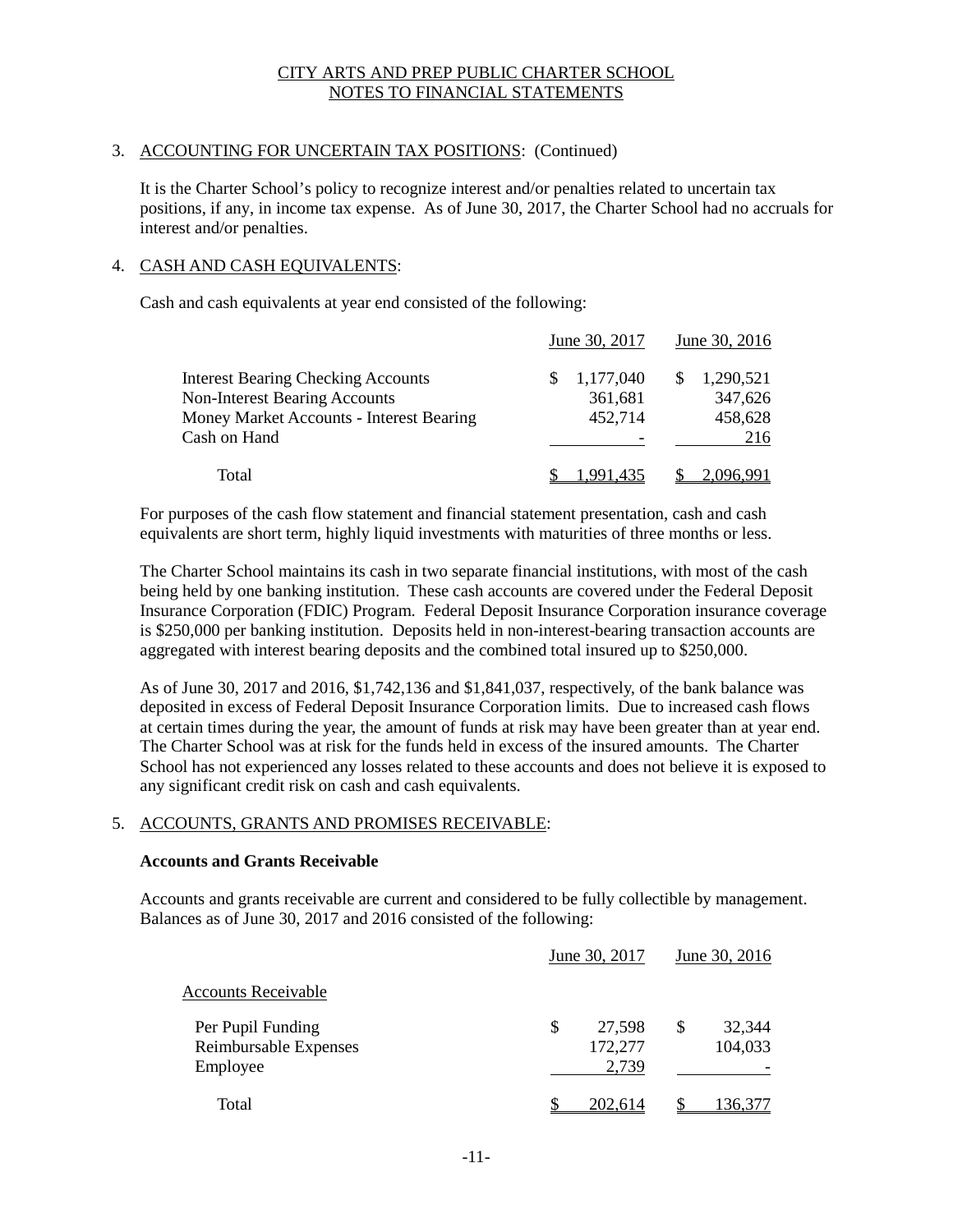# 5. ACCOUNTS, GRANTS AND PROMISES RECEIVABLE: (Continued)

### **Accounts and Grants Receivable** (Continued)

|                                             | June 30, 2017 |        | June 30, 2016 |         |
|---------------------------------------------|---------------|--------|---------------|---------|
| <b>Grants Receivable</b>                    |               |        |               |         |
| National School Lunch and Breakfast Program | \$            | 55,994 | S             | 46,343  |
| <b>Federal Entitlement Grants</b>           |               | 12,223 |               | 41,038  |
| <b>Physical Education Grant</b>             |               | 7,002  |               | 7,935   |
| E-Rate (USAC)                               |               | 3,320  |               | 7,333   |
| <b>Healthy Schools Act</b>                  |               | 2,872  |               | 2,446   |
| <b>Fresh Fruits and Vegetables</b>          |               | 1,303  |               |         |
| <b>Increasing Academic Quality</b>          |               |        |               | 18,790  |
| Total                                       |               | 82.714 |               | 123,885 |

The Charter School's accounts and grants receivable consists of unsecured amounts due from funding sources whose ability to pay is subject to changes in general economic conditions. Because the Charter School does not require collateral, it is at credit risk for the amounts owed to it throughout the year and at year end.

Accounts and grants receivable are stated at the amount management expects to collect from outstanding balances. Management provides for probable uncollectable amounts through a provision for bad debt expense and an adjustment to a valuation allowance based on its assessment of the current status of individual accounts. Balances that are still outstanding after management has used reasonable collection efforts are written off through a charge to the valuation allowance and a credit to accounts or grants receivable. Management believes that an allowance was not required based on its evaluation of collectability of receivables for the years ended June 30, 2017 and 2016.

Trade receivables related to program service fees are recognized as revenue on the accrual basis of accounting at the time the program activity has occurred. Credit is extended for a period of 60 days with no interest accrual at which time payment is considered delinquent. Trade receivables are written off as uncollectable when payment has not been received after 180 days.

### **Promises Receivable**

Contributions are recognized when the donor makes a promise to give that is, in substance, unconditional. Promises to give represent amounts committed by donors that have not been received by the Charter School. The Charter School uses the allowance method to determine uncollectible promises to give. Promises receivable at year end consisted of the following:

|                                  | June 30, 2017 | June 30, 2016 |
|----------------------------------|---------------|---------------|
| General - Unrestricted           | 688           | Y)            |
| <b>Total Promises Receivable</b> | 688           | чı            |

The above unconditional promises receivable are all due to be received within the next year.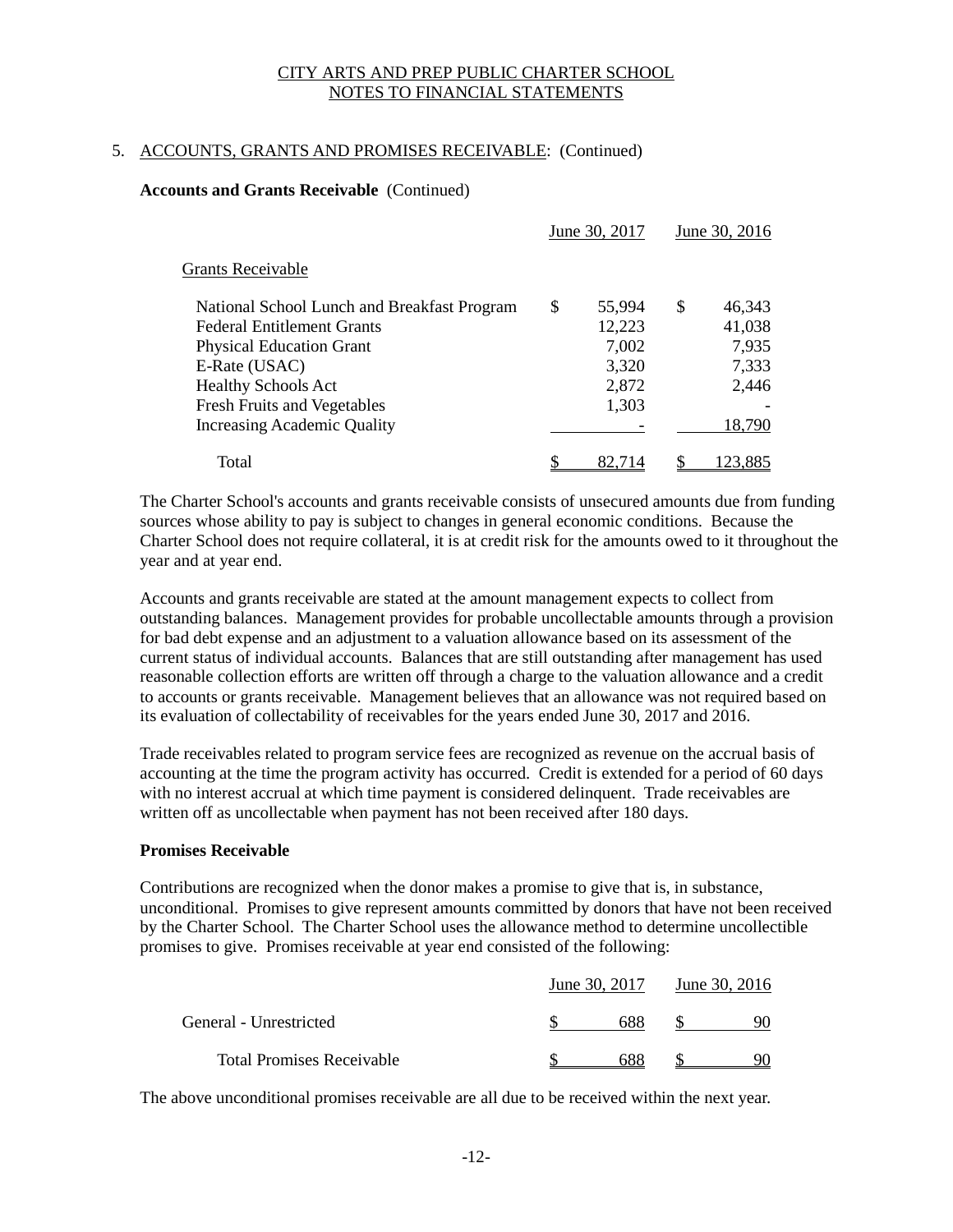# 6. FIXED ASSETS:

June 30, 2017

Furniture and equipment are recorded at cost, or in the case of contributed property at the fair market value at the date of contribution. If an expenditure in excess of \$1,000 results in an asset having an estimated useful life which extends substantially beyond the year of acquisition, the expenditure is capitalized at cost and depreciated over the estimated useful life of the asset. When assets are retired, or otherwise disposed of, the cost and related accumulated depreciation is removed from the accounts and any resulting gain or loss is reflected in income for the period. Depreciation has been provided on the straight-line method over the estimated useful lives of the assets. Depreciation and amortization expense for the years ended June 30, 2017 and 2016 was \$292,458 and \$302,276, respectively. Maintenance and repairs are charged to expenses as incurred. Major classifications of fixed assets and their estimated useful lives are as summarized below:

| $\frac{1}{2}$                                                                                        | Depreciable<br>Life                                           | Cost                                           | Accumulated<br>Depreciation                    | Net Book<br>Value                            |
|------------------------------------------------------------------------------------------------------|---------------------------------------------------------------|------------------------------------------------|------------------------------------------------|----------------------------------------------|
| Leasehold Improvements<br><b>Furniture and Fixtures</b><br>Computer and Office Equipment<br>Vehicles | Remaining<br>Life of Lease<br>7 Years<br>4-7 Years<br>3 Years | \$<br>3,786,602<br>246,380<br>450,009<br>2,500 | \$<br>3,402,168<br>182,212<br>387,393<br>2,500 | \$<br>384,434<br>64,168<br>62,616            |
| Website                                                                                              | 3 Years                                                       | 8,000                                          | 1,778                                          | 6,222                                        |
| Total                                                                                                |                                                               | 4,493,491                                      | 3,976,051<br>\$                                | 517,440                                      |
| June 30, 2016                                                                                        | Depreciable<br>Life                                           | Cost                                           | Accumulated<br>Depreciation                    | Net Book<br>Value                            |
| Leasehold Improvements<br><b>Furniture and Fixtures</b><br>Computer and Office Equipment<br>Vehicles | Remaining<br>Life of Lease<br>7 Years<br>4-7 Years<br>3 Years | \$<br>3,784,607<br>247,023<br>530,103<br>2,500 | \$<br>3,225,154<br>158,012<br>431,950<br>2,500 | $\mathcal{S}$<br>559,453<br>89,011<br>98,153 |
| Total                                                                                                |                                                               | 4,564,233                                      | \$.<br>3,817,616                               | 746,617                                      |

# 7. CAPITAL LEASE PAYABLE:

During the year ended June 30, 2016, the City Arts and Prep Public Charter School entered into a capital lease for the rental of a Ricoh MPC3503 photocopier with Meridian Imaging Solutions. The original balance was in the amount of \$13,321, and is payable over thirty-six (36) months with a monthly payment of \$405 and a maturity on August 28, 2018. The capital lease was provided at no interest to the Charter School. The lease is secured by the photocopy equipment that cost \$13,321, and is presented as part of Furniture and Equipment. For the years ended June 30, 2017 and 2016, amortization expense in the amount of \$4,440 and \$3,700, respectively, on the photocopier is included in depreciation expense. Accumulated amortization was \$8,140 and \$3,700, respectively, at June 30, 2017 and 2016. Total interest expense related to this lease for the years ended June 30, 2017 and 2016 was \$472 and \$589, respectively.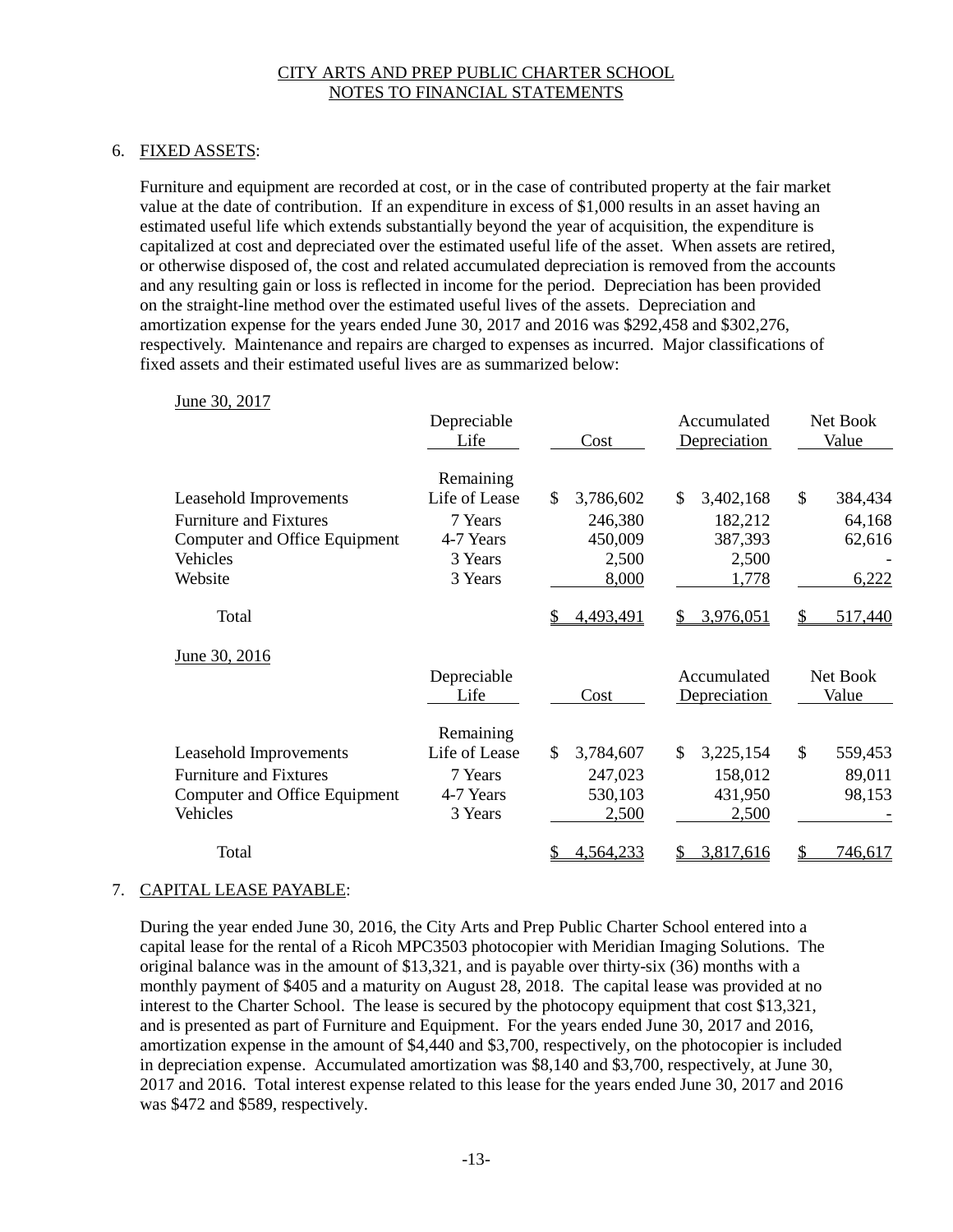# 7. CAPITAL LEASE PAYABLE: (Continued)

The balance of the capital lease at June 30, 2017 and 2016 was \$5,466 and \$9,857, respectively. The Charter School is committed under this capital lease to make future minimum payments as follows:

| Year Ending June 30, | Total |              | Principal |              |     |  | Interest |
|----------------------|-------|--------------|-----------|--------------|-----|--|----------|
| 2018<br>2019         |       | 4,863<br>812 |           | 4,662<br>804 | 201 |  |          |
| Total                |       | 5.675        |           | 5.466        | 209 |  |          |

### 8. LOANS PAYABLE:

# **United Bank**

On October 9, 2007, the Charter School obtained a loan from United Bank for \$1,600,000 to pay for leasehold improvements to the school building located at 705 Edgewood Avenue, NE, Washington, DC. The loan bears interest at 2.5% per annum over the prevailing 5-year CMT index. On December 3, 2012, the Charter School entered into a comprehensive Loan Modification and Note Bifurcation agreement (the agreement) with the lender. Subject to the terms of the agreement, the original loan has been bifurcated into two sub-notes in December 2012. At that date, sub-note A balance due was \$730,887, and bears an interest rate of 3.25%. Sub-note B balance due was \$438,532, and bears an interest rate of 4.25%. Principal and interest payments are due monthly over eight years. The subnotes are secured by assets and revenues of the Charter School. The balances of these sub-notes at June 30, 2017 and 2016, were \$554,053 and \$699,708, respectively. Future minimum payments on this loan based on current interest rates are as follows:

| Year Ending June 30, | Total   | Principal | Interest |
|----------------------|---------|-----------|----------|
| 2018                 | 563,707 | 554.053   | 9.654    |
| Total                | 563.707 | 554.053   |          |

Subsequent to the year ended June 30, 2017, the Charter School began negotiations to extend the term of the United Bank loan payable through December 2017.

The Charter School entered into a Credit Enhancement agreement with the Office of Public Charter School Financing and Support on October 9, 2007. Per the terms of this agreement, the Office of Public Charter School Financing and Support has provided a limited guarantee up to the amount of \$1,000,000 to induce United Bank to loan the Charter School funds to renovate the facility located at 705 Edgewood Street, NW, Washington, DC. The term of the guarantee was for a ten-year (10) period and expires in December 2017.

### **Office of the State Superintendent of Education (OSSE)**

On September 4, 2004, the Charter School entered into a loan agreement with the Office of the State Superintendent of Education for the District of Columbia (OSSE) for the amount of \$2,000,000. The original term was through September 1, 2009, with a balloon payment of \$2,000,000 due on that maturity date.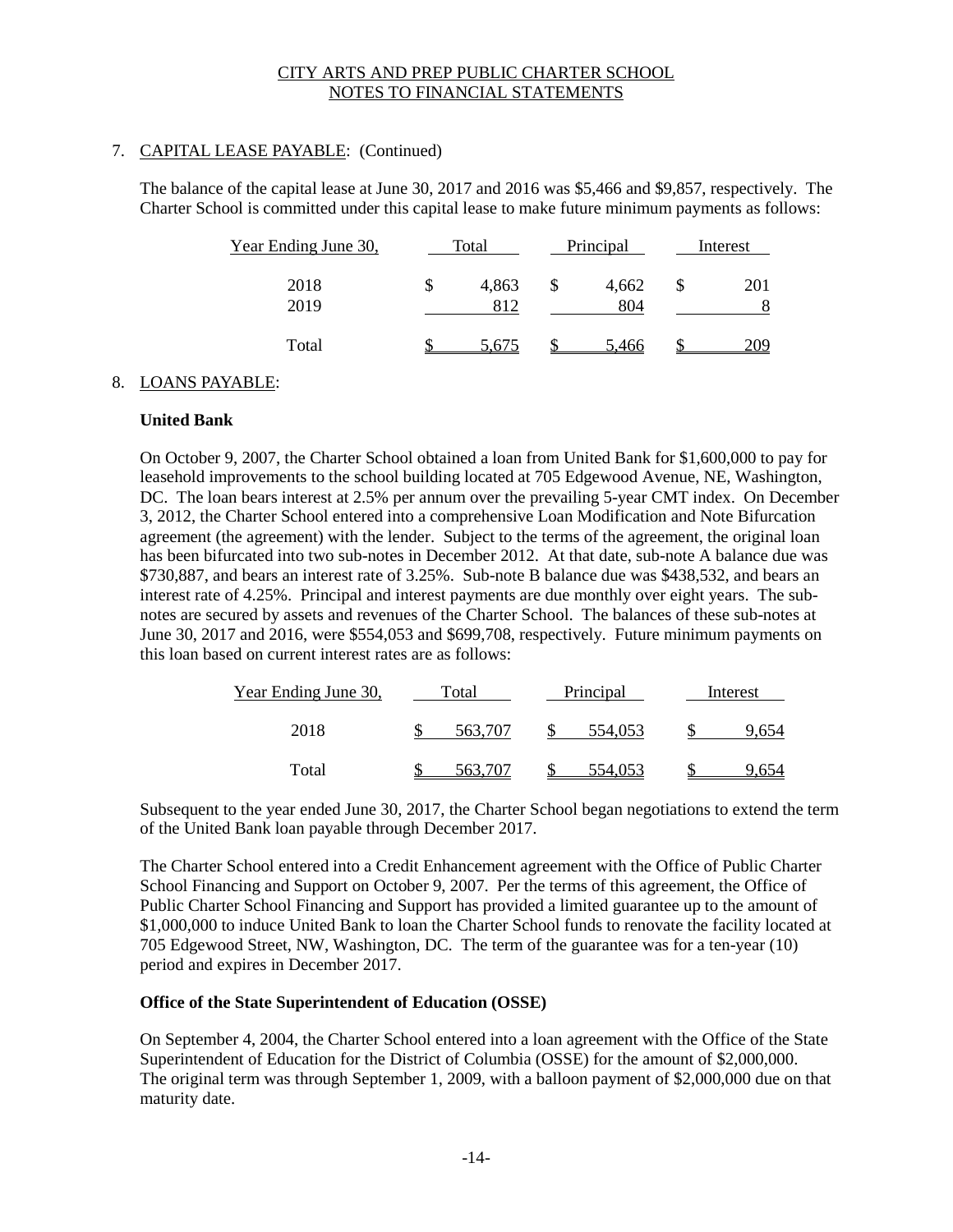# 8. LOANS PAYABLE: (Continued)

### **Office of the State Superintendent of Education (OSSE)** (Continued)

A \$509,000 principal-only payment was made during December 2010. This payment was a result of grant funding received by the Charter School in the same amount of \$509,000 for the purpose of making a one-time principal payment on this loan.

At the beginning of each year, the Charter School was allowed a temporary forbearance of the payment until September 30 of the following year. Interest only payments of 3% per annum were required each quarter. This continued until December 3, 2012, when, the Charter School entered into a comprehensive Loan Modification and Note Bifurcation agreement (the agreement) with the lender. Subject to the terms of the agreement, the original loan had been modified. Specifically, the \$1,491,000 balance due was to be repaid with interest only payments for the first twelve months. Thereafter, principal and interest payments are required on a quarterly basis beginning on March 1, 2014. The new interest rate is 2% per annum. The balance of this loan at June 30, 2017 and 2016 was \$272,387 and \$629,288, respectively.

Future minimum payments on this loan based on current interest rates are as follows:

| Year Ending June 30, | Total   | Principal | Interest |  |  |  |
|----------------------|---------|-----------|----------|--|--|--|
| 2018                 | 274.668 | 272.387   | 2.28     |  |  |  |
| Total                | 274.668 | 272.387   |          |  |  |  |

The total interest expense on the above loans for the years ended June 30, 2017 and 2016 was \$32,198 and \$44,594, respectively.

# 9. DISTRICT OF COLUMBIA PUBLIC CHARTER SCHOOL BOARD CONTRACT:

The Charter School was approved by the District of Columbia Public Charter School Board to operate a charter school in the District of Columbia. The District of Columbia Public Charter School Board (DCPCSB) is responsible for the ongoing oversight of the Charter School's fiscal management and academic acceptability. The contract dated August 25, 2004, provides for a 15-year charter effective the date of first operation. If not renewed, the charter contract will expire on or about August 25, 2019. The charter contract may be renewed for successive 15-year periods if the DCPCSB deems that the City Arts and Prep Public Charter School is in compliance with its charter contract and District statutory provisions. In addition, in accordance with the Charter School Act, the DCPCSB is required to review the charter every five years. The DCPCSB may revoke (or not renew) a charter school contract if a school violates applicable law, materially violates the charter contract or fails to meet the student academic achievement expectations set forth in the charter contract. Consequently, management does not anticipate non-renewal or revocation of its charter.

As part of the agreement with the DCPCSB, the Charter School may be charged a public charter school fee, which is not to exceed one percent of the total revenues (less philanthropic and investment revenues) within the annual budget to cover the costs of undertaking the ongoing administrative responsibilities of the Board. For the years ended June 30, 2017 and 2016, the Charter School incurred \$93,919 and \$85,168, respectively, in administrative fees.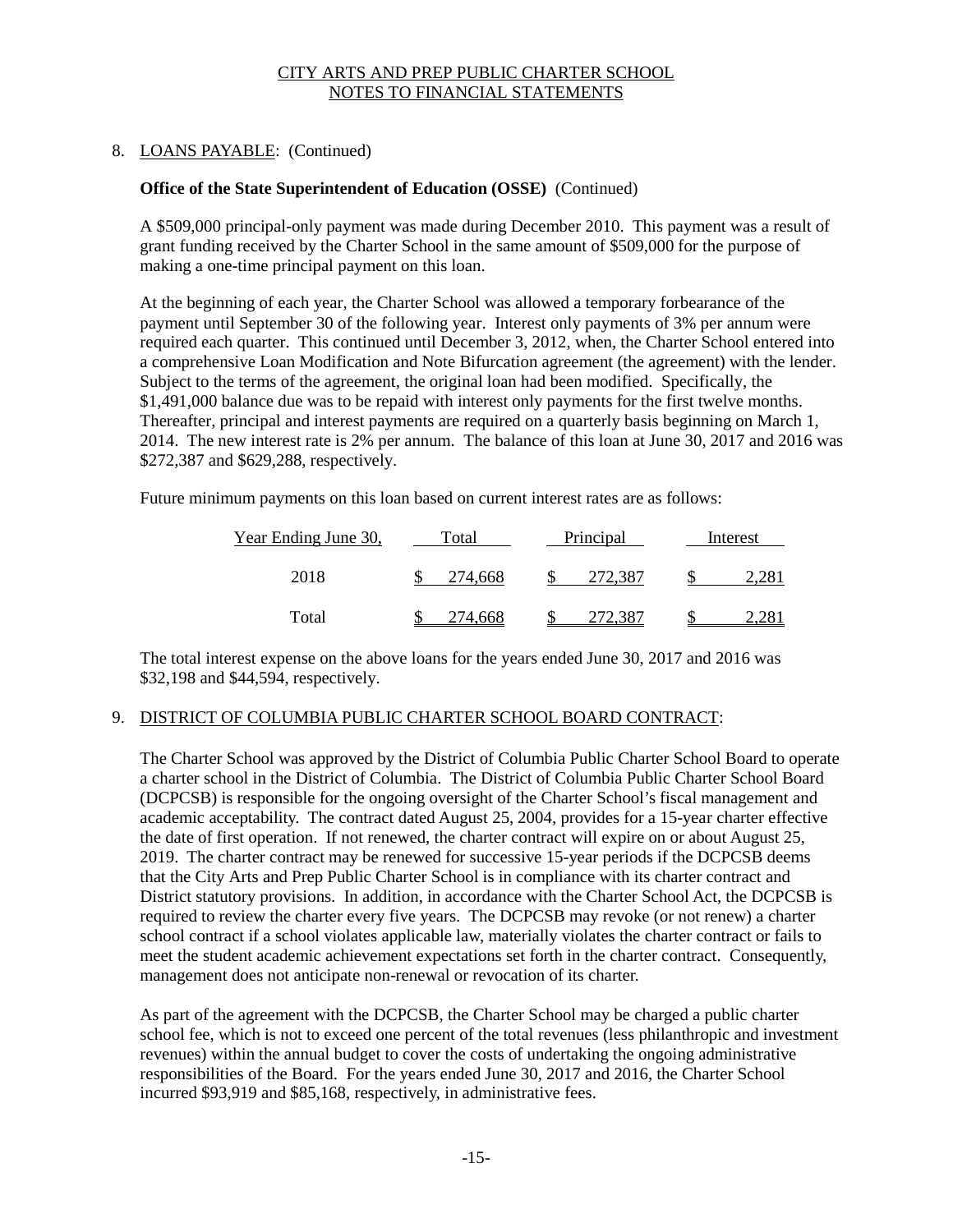### 9. DISTRICT OF COLUMBIA PUBLIC CHARTER SCHOOL BOARD CONTRACT: (Continued)

The charter contract provides that the City Arts and Prep Public Charter School may educate up to a predetermined number of students. However, this enrollment limit may be raised upon notification to and acceptance by the DCPCSB. The Charter School enrollment ceiling for the year ended June 30, 2017, was not permitted to be greater than 905 students. Audit enrollment for the 2016/2017 year was 522 students and enrollment for the 2015/2016 year was 464 students.

# 10. PER-PUPIL FUNDING ALLOCATION:

The Charter School receives local funding from the District of Columbia in the form of per-pupil educational allotments and facility allotments. This funding is based on the equivalent number of full-time students and is determined annually. For the year ended June 30, 2017, the per-student rate ranged from \$9,682 to \$12,974 for education allotment and \$3,124 for the facility allotment. For the year ended June 30, 2016, the per-student rate ranged from \$9,492 to \$12,719 for education allotment and \$3,124 for the facility allotment. Additional allotments were made for Special Education Services and English as a Second Language. Per-pupil funding for the years ended June 30, 2017 and 2016 was as follows:

|                                                  | June 30, 2017  | June 30, 2016  |
|--------------------------------------------------|----------------|----------------|
| Grade Level - Pre-School - 8 <sup>th</sup> Grade | 5,660,097<br>S | 4,905,276<br>S |
| Special Education                                | 606,246        | 636,189        |
| English as a Second Language                     | 70,762         | 65,115         |
| At Risk Funds                                    | 614,902        | 538,461        |
| <b>Facilities Allowance</b>                      | 1,630,728      | 1,449,536      |
| Total                                            | 8.582,735      | 1.594.577      |

### 11. FEDERAL ENTITLEMENTS AND GRANTS:

During the years ended June 30, 2017 and 2016, the Charter School participated in the following federal award programs:

|                                                   |   | June 30, 2017 |   | June 30, 2016 |
|---------------------------------------------------|---|---------------|---|---------------|
| National School Lunch and Breakfast Program       | S | 319,376       | S | 276,159       |
| Elementary and Secondary Education Act (Title I)  |   | 218,546       |   | 227,688       |
| Elementary and Secondary Education Act (Title II) |   | 51,805        |   | 61,004        |
| <b>Donated Commodities</b>                        |   | 25,298        |   |               |
| <b>Fresh Fruits and Vegetables</b>                |   | 20,470        |   |               |
| <b>Increasing Academic Quality</b>                |   | 20,284        |   | 131,653       |
| Total                                             |   |               |   | 696.504       |

Federal formula grants are allocations of money to states or their subdivisions in accordance with distribution formulas prescribed by law or administrative regulation, for activities of a continuing nature not confined to a specific project. The Charter School receives federal formula grants under the provisions of the No Child Left Behind Act (NCLB) of 2001, P.L 107-110. NCLB funds are not intended to replace state or local educational funding. Rather, NCLB funds provide additional support to states, LEAs, and schools for specific purposes.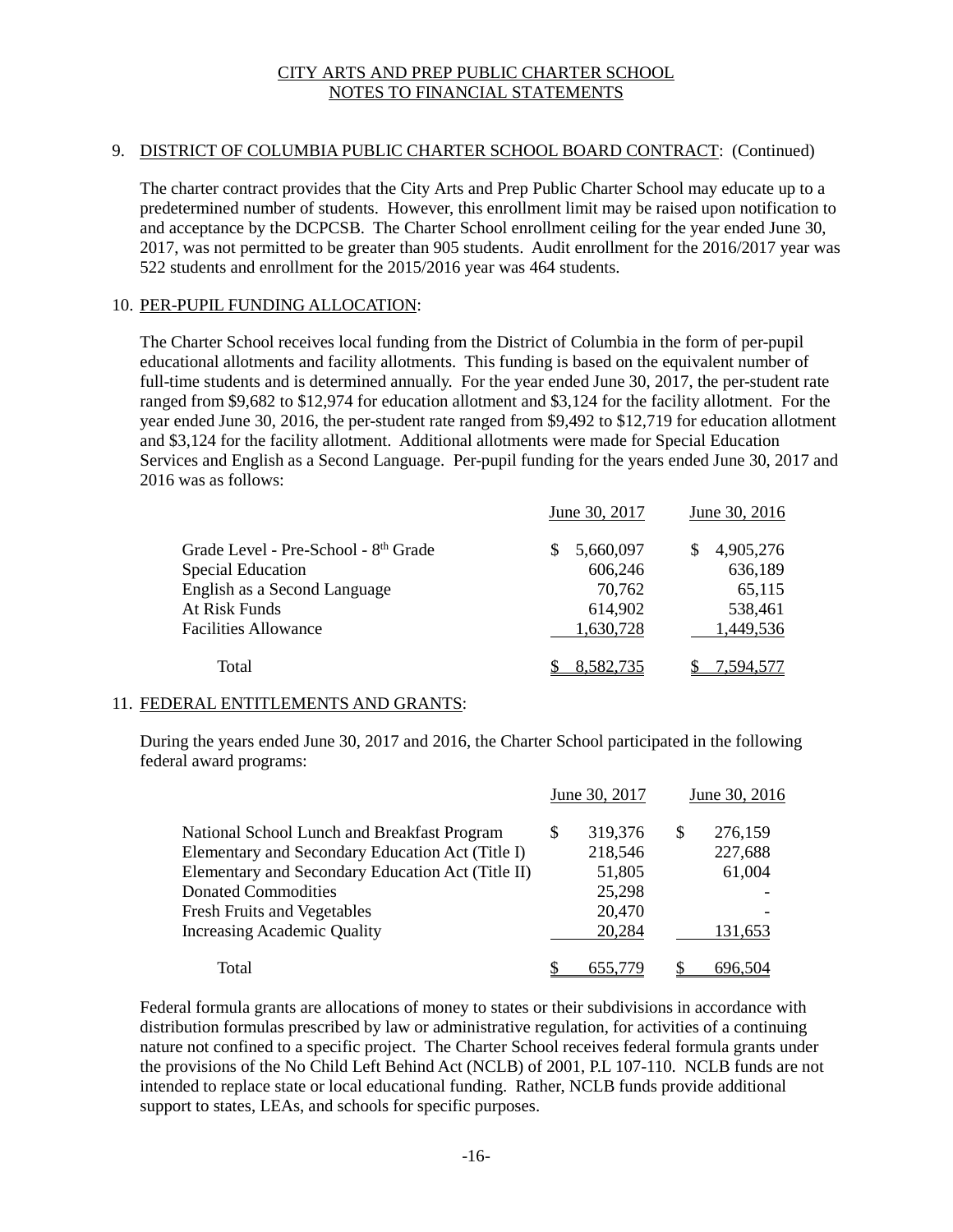# 11. FEDERAL ENTITLEMENTS AND GRANTS: (Continued)

Grants are provided by the U.S. Department of Education and passed through the District of Columbia Office of State Superintendent of Education.

The National School Lunch Program and School Breakfast Program are part of the child nutrition cluster of programs operated by the U.S. Department of Agriculture. The objectives of the child nutrition cluster programs are to: (1) assist states in administering food services that provide healthful, nutritious meals to eligible children in public and non-profit private schools, residential childcare institutions, and summer recreation programs; and (2) encourage the domestic consumption of nutritious agricultural commodities.

# 12. COMMITMENTS:

### **Building Leases**

The Charter School entered into a lease agreement with 705 Edgewood Ave Associates, LLC, effective for a ten-year period commencing on September 1, 2004, for the rental of a building located at 705 Edgewood Avenue, NE, Washington, DC. As a result of five different lease amendments, the lease is currently scheduled to expire on August 31, 2019. One of the provisions of the lease requires the Charter School to obtain a loan in the amount of \$2,000,000 from the District of Columbia's Department of Banking and Financial Institutions, Office of Public Charter School Financing and Support (see note 8 for additional information).

Per the terms of the Fifth Amendment to the lease, in the event the per pupil amount allocated by the District of Columbia for Facility Funds increases above \$3,000 on a per pupil basis, the Charter School is required to pay the landlord the incremental increase in Facility Funds for each pupil enrolled. Another provision of the agreement states that if the Charter School's enrollment exceeds 558 students, the Charter School is required to pay the landlord the total Facility Funds attributable to the student enrollment in excess of 558 students. The monthly payments on this lease as of June 30, 2017, are \$99,667 in base rent, \$28,659 in monthly operating expenses and \$6,055 of additional rent costs related to improvements made by the landlord on behalf of the Charter School. Therefore, the total monthly payment on this lease is presently \$134,381. This payment is scheduled to increase over the life of the lease through August 31, 2019. As of June 30, 2017, there is a security deposit of \$400,000 associated with the lease.

The rent expense for the years ended June 30, 2017 and June 30, 2016 was \$1,470,370 and \$1,505,100, respectively. Included in rent expense for the years ended June 30, 2017 and 2016 are credits for real estate tax rebates in the amounts of \$136,863 and \$137,452, respectively.

Future minimum lease payments are as follows:

| 1,562,000 |
|-----------|
| 1,577,620 |
| 268,143   |
|           |
| 3.407.763 |
|           |

The loan commitments are described in Note 8.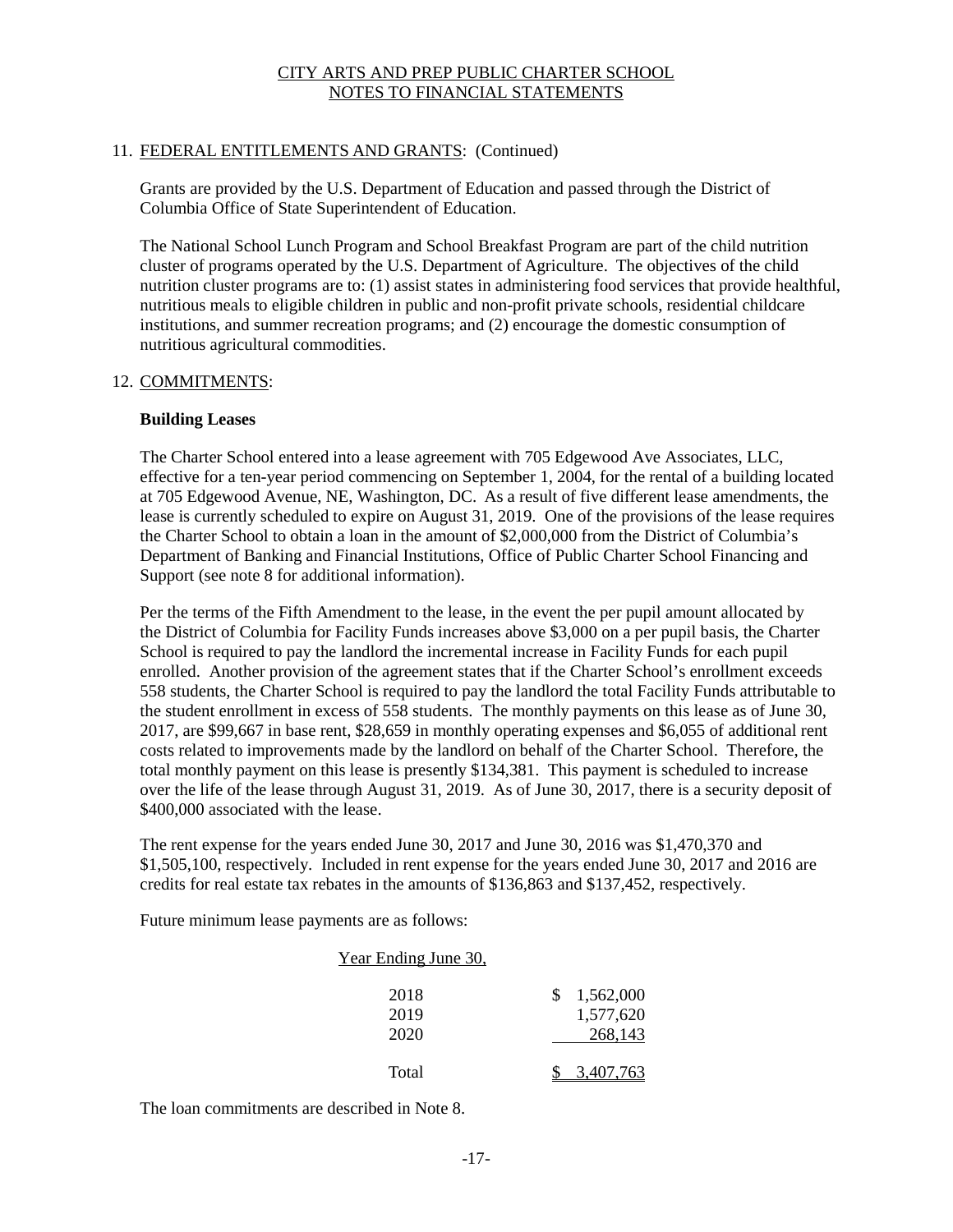# 12. COMMITMENTS: (Continued)

### **Photocopier Lease**

The Charter School entered into an operating lease with the General Electric Capital Corporation, on June 19, 2013, for the rental of a photocopier. This lease calls for thirty-six (36) monthly payments of \$445, commencing on July 1, 2013. Rental expense for the year ending June 30, 2016, was \$4,814.

#### 13. CONCENTRATIONS:

#### **Revenues**

The Charter School receives public funds from the District of Columbia based on the number of students they enroll according to the Uniform Per Student Funding Formula developed by the Mayor and City Council. This per pupil allocation is supplemented with extra funds for students with special needs. During the years ended June 30, 2017 and 2016, ninety-one percent (91%) and eighty-nine percent (89%), respectively, of total support was received from the District of Columbia in the form of per pupil funding.

In addition to the revenue received through the Uniform Per Student Funding, the Charter School receives state and federal grants awarded under the auspices of the U.S. Department of Education (No Child Left Behind and special education) as well as the U.S. Department of Agriculture (Child Nutrition). The Charter School is entitled to receive these funds by virtue of its recognition as a Local Education Agency by the District of Columbia Public Charter School Board (DC PCSB). The DC PCSB may revoke the charter for material violations of laws and the terms of its charter agreement or if the Charter School fails to meet established goals and student achievement expectations.

The Charter School is limited to enrolling students that are residents of the District of Columbia. As a DC Public Charter School, the Charter School must compete for students against the DC Public School system as well as other DC Public Charter Schools.

### 14. CONTINGENCIES:

The Charter School was granted its initial charter by the District of Columbia Board of Education and then later reaffirmed by the District of Columbia Public Charter School Board, authorized under the District of Columbia School Reform Act of 1995, Public Law 104-134, as amended. The Charter School has no reason to believe that this relationship will be discontinued in the foreseeable future. However, any interruption of this relationship (i.e., the failure to continue this charter authorization or withholding of funds) could adversely affect ability to finance ongoing operations.

The Charter School depends on per pupil allocations, grants, and contributions for a significant portion of its revenues. The ability of the sources of revenues to continue giving amounts comparable with prior years may be dependent upon future economic conditions and continued deductibility for income tax purposes of grants and contributions to the Charter School. While the Charter School's Board of Directors and management believes the Charter School has the resources to continue its programs, its ability to do so, and the extent to which it continues, may be dependent on the above factors.

Laws and regulations governing charter schools are complex and subject to interpretation. The Charter School believes that it is in compliance with all applicable laws and regulations.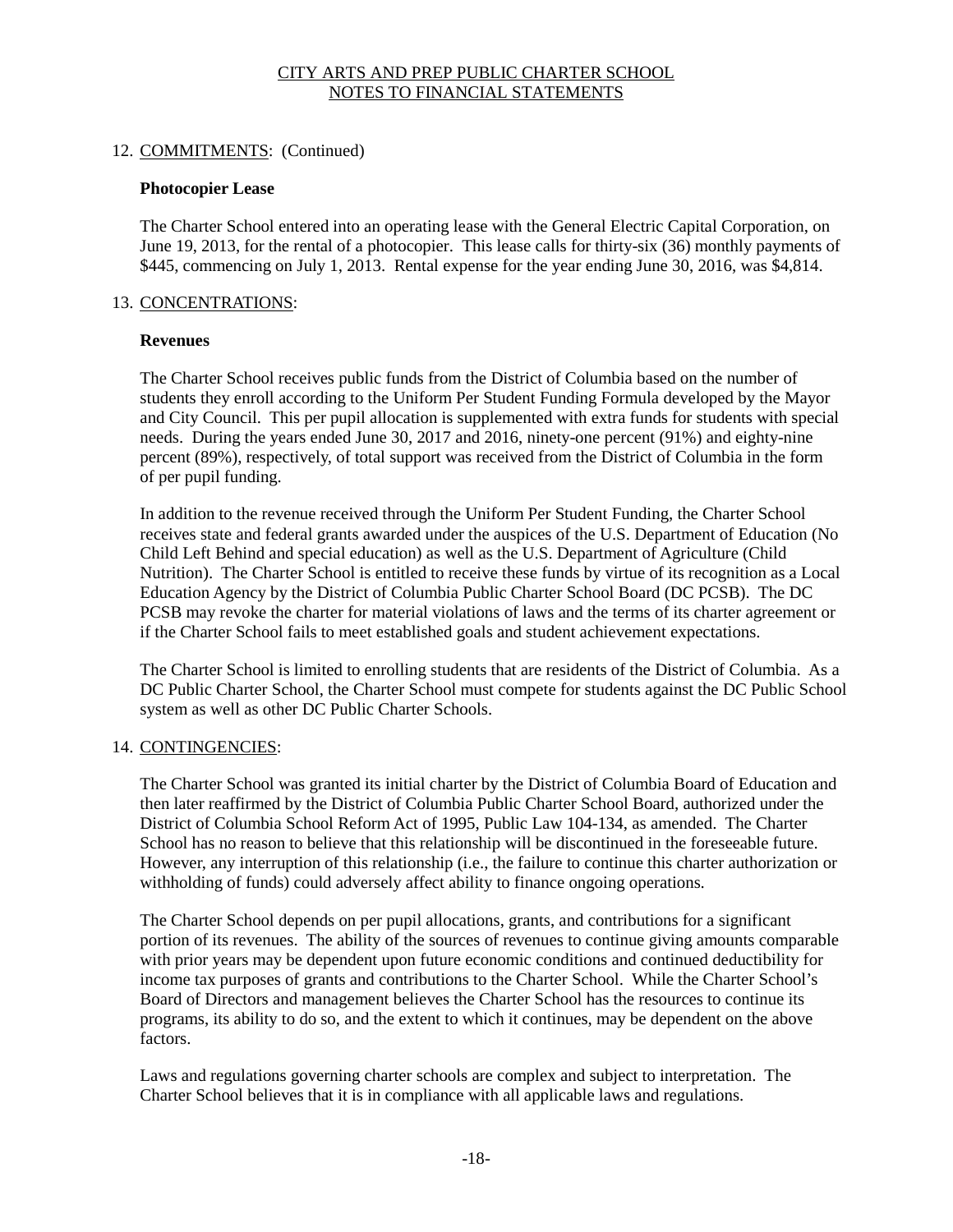# 14. CONTINGENCIES: (Continued)

The viability of public charter schools and funding for these schools is dependent on the consensus of current and future administration of the District of Columbia Government. Any future change in dynamics could adversely affect the operations of public charter schools.

# 15. SUBSEQUENT EVENTS:

### **Financial Statement Preparation**

In preparing these financial statements, management has evaluated events and transactions for potential recognition or disclosure through November 28, 2017, the date the financial statements were available to be issued, and has determined that no adjustments are necessary to the amounts reported in the accompanying financial statements.

### **Enrollment**

Enrollment for the 2017/2018 school year is projected to be approximately 499 students. These enrollment numbers are down from the current enrollment number of 522 during the 2016/2017 school year.

# **Additional Funding - Washington Teacher's Union Contract**

On October 1, 2017, the City Council approved the Washington Teacher's Union Contract. This contract will result in additional funds to both DC Public Schools and DC Public Charter Schools through an increase in the Uniform per Student Funding Formula. These additional funds result in a 5.9% increase above the original per pupil funding amounts. The Charter School will receive an additional one-time payment during the year ended June 30, 2018 to reflect the increase to the 2017 fiscal year per pupil funding base rate. The amount paid to the Charter School will be calculated based on the final enrollment audit count, supplemental payments and extended school year funding for the year ended June 30, 2017. The 2017 fiscal year base rate will increase by an amount of \$203 over the original base rate of \$9,682 to a revised base rate of \$9,885.

### **United Bank Loan**

Subsequent to June 30, 2017, the Charter School began negotiations with United Bank to extend the term of its note payable to December 2017. As of November 28, 2017, the Charter School has not finalized the terms of the note payable extension with United Bank.

### 16. FUNDRAISING:

During the years ended June 30, 2017 and 2016, expenses incurred for the purpose of fundraising were \$85,093 and \$71,118, respectively.

### 17. ADVERTISING:

Marketing activities were conducted for the purpose of promoting open enrollment to the school. Advertising and marketing costs are expensed when incurred. Advertising and marketing expenses were \$15,191 and \$26,350 for the years ended June 30, 2017 and 2016, respectively.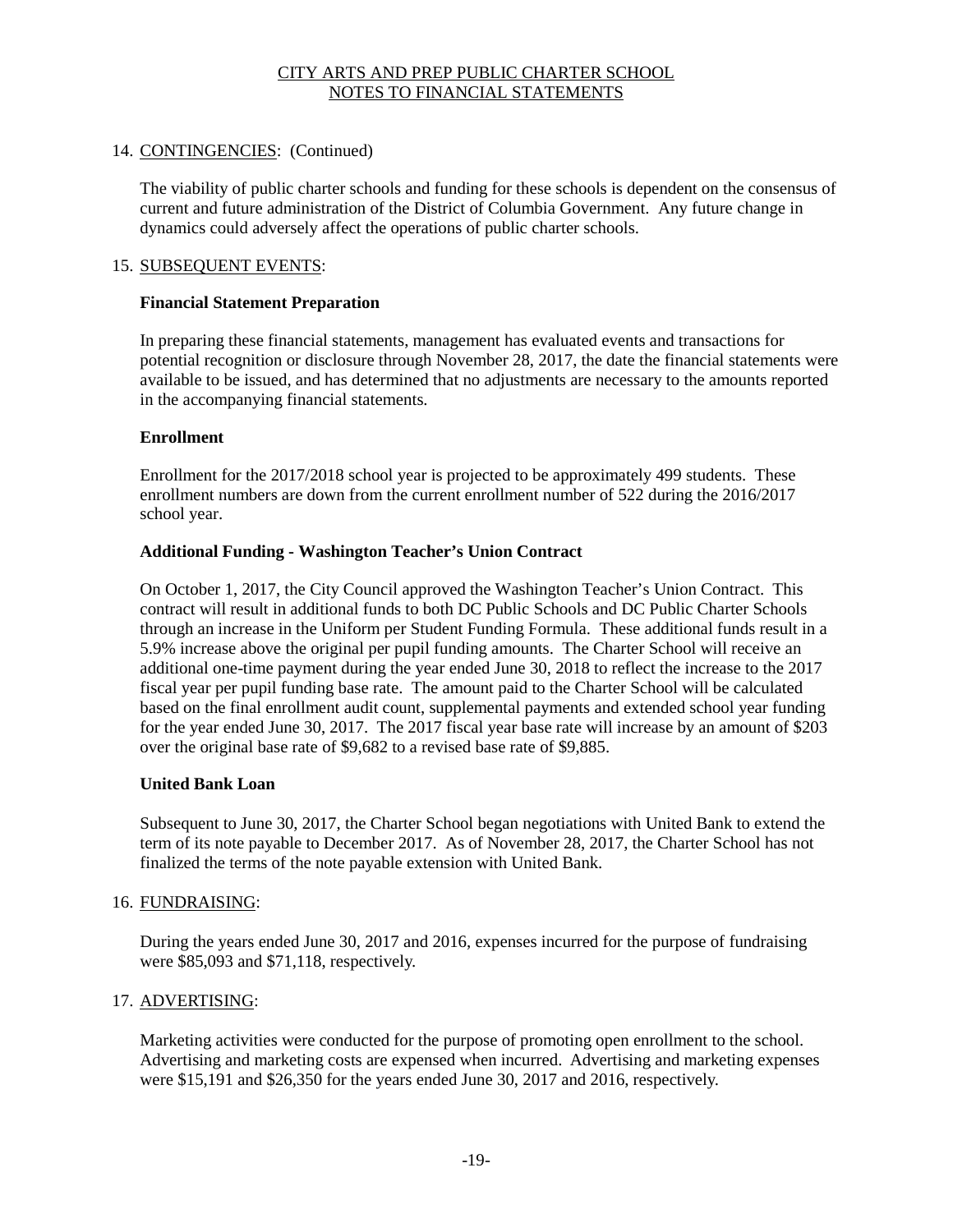### 18. EMPLOYEE BENEFITS:

The cost of payroll taxes and fringe benefits incurred for the years ended June 30, 2017 and 2016 consisted of the following:

|                                          | June 30, 2017 | June 30, 2016 |
|------------------------------------------|---------------|---------------|
| Social Security/Medicare                 | \$<br>310,252 | \$<br>263,821 |
| <b>Health Insurance</b>                  | 285,971       | 233,779       |
| Life and Disability Insurance            | 26,995        | 23,353        |
| Unemployment                             | 68,601        | 61,666        |
| <b>Worker's Compensation</b>             | 25,152        | 18,217        |
| <b>Benefit Plans Administration Fees</b> | 2,100         | 2,253         |
| Total                                    | 719.07        | 603,089       |

#### **Flexible Benefits Plan**

The Charter School adopted a Section 125 Flexible Benefits Plan (Cafeteria Plan). Under this plan, employees are permitted to use pre-tax benefit dollars through payroll deduction to pay for health insurance premiums.

### 19. OCCUPANCY COST:

The cost of occupancy for the years ended June 30, 2017 and 2016 consisted of the following:

|                                                  | June 30, 2017   | June 30, 2016   |
|--------------------------------------------------|-----------------|-----------------|
| Rent                                             | \$<br>1,470,370 | \$<br>1,505,100 |
| Depreciation Expense - Building                  | 177,014         | 175,984         |
| <b>Interest Expense - Leasehold Improvements</b> | 32,198          | 44,594          |
| <b>Building Maintenance and Repairs</b>          | 49,802          | 42,732          |
| <b>Utilities</b>                                 | 115,512         | 109,491         |
| <b>Janitorial Supplies</b>                       | 16,198          | 8,963           |
| <b>Contracted Building Services</b>              | 82,899          | 89,302          |
| Total                                            |                 |                 |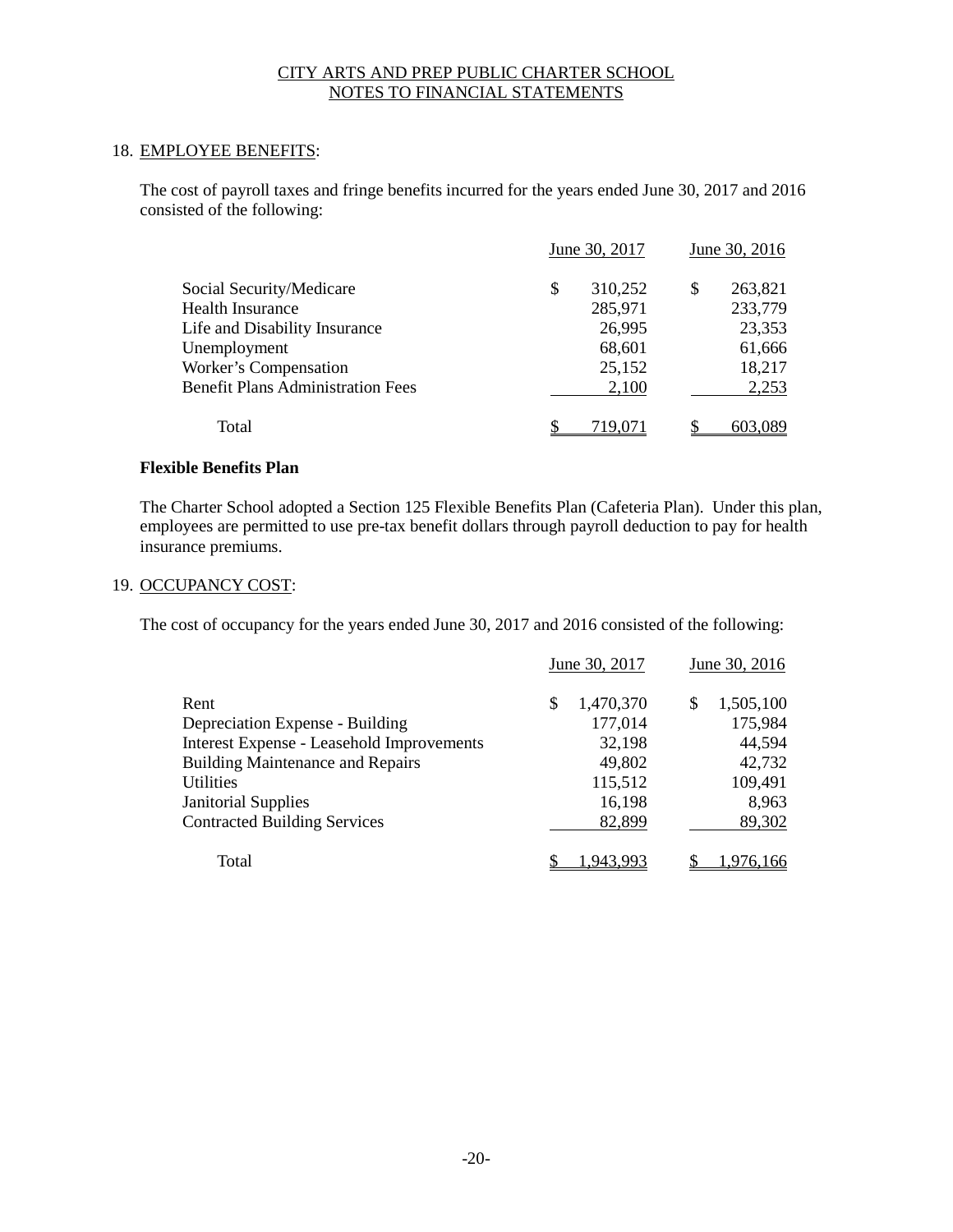#### CITY ARTS AND PREP PUBLIC CHARTER SCHOOL COMPARATIVE SCHEDULES OF FUNCTIONAL EXPENSES FOR THE YEARS ENDED JUNE 30, 2017 AND 2016

|                                               | For Year Ending June 30, 2017 |           |              |                            |               |                               |               | For Year Ending June 30, 2016 |              |           |              |                     |              |                               |               |             |
|-----------------------------------------------|-------------------------------|-----------|--------------|----------------------------|---------------|-------------------------------|---------------|-------------------------------|--------------|-----------|--------------|---------------------|--------------|-------------------------------|---------------|-------------|
|                                               |                               | Total     |              | Program<br><b>Services</b> |               | General and<br>Administrative |               | Fundraising                   |              | Total     |              | Program<br>Services |              | General and<br>Administrative |               | Fundraising |
| Personnel, Salaries and Benefits:             |                               |           |              |                            |               |                               |               |                               |              |           |              |                     |              |                               |               |             |
| Schoolwide Salaries                           | <sup>\$</sup>                 | 1,067,286 | \$           | 336,113                    | <sup>\$</sup> | 731,173                       | <sup>\$</sup> |                               |              | 905,219   | -S           | 295,768             | \$           | 609,451                       | \$            |             |
| Academic Salaries                             |                               | 2,698,858 |              | 2,698,858                  |               |                               |               |                               |              | 2,315,379 |              | 2,315,379           |              |                               |               |             |
| <b>Special Education Salaries</b>             |                               | 334,867   |              | 334,867                    |               |                               |               |                               |              | 234,511   |              | 234,511             |              |                               |               |             |
| <b>Before/After Care Salaries</b>             |                               | 55,104    |              | 55,104                     |               |                               |               |                               |              | 36,243    |              | 36,243              |              |                               |               |             |
| <b>Substitute Salaries</b>                    |                               | 19,152    |              | 19,152                     |               |                               |               |                               |              | 38,144    |              | 38,144              |              |                               |               |             |
| Summer School and Saturday Academy Salaries   |                               | 2,890     |              | 2,890                      |               |                               |               |                               |              | 24,540    |              | 24,540              |              |                               |               |             |
| <b>Benefits</b>                               |                               | 340,218   |              | 280,680                    |               | 59,538                        |               |                               |              | 277,602   |              | 229,998             |              | 47,604                        |               |             |
| <b>Payroll Taxes</b>                          |                               | 378,853   |              | 312,554                    |               | 66,299                        |               |                               |              | 325,487   |              | 269,672             |              | 55,815                        |               |             |
| <b>Contracted Staff</b>                       |                               | 254,644   |              | 167,068                    |               | 3,576                         |               | 84,000                        |              | 988,042   |              | 886,545             |              | 33,672                        |               | 67,825      |
| <b>Staff Development Expense</b>              |                               | 81,339    |              | 67,105                     |               | 14,234                        |               |                               |              | 24,611    |              | 24,611              |              |                               |               |             |
| <b>Total Personnel, Salaries and Benefits</b> |                               | 5,233,211 |              | 4,274,391                  |               | 874,820                       |               | 84,000                        |              | 5,169,778 |              | 4,355,411           |              | 746,542                       |               | 67,825      |
| <b>Direct Student Costs:</b>                  |                               |           |              |                            |               |                               |               |                               |              |           |              |                     |              |                               |               |             |
| Textbooks                                     | $\mathbb{S}$                  | 71,237    | $\mathbb{S}$ | 71,237                     | \$            |                               | $\sqrt$       |                               | $\mathbb{S}$ | 40,017    | $\mathbb{S}$ | 40,017              | $\mathbb{S}$ |                               | $\mathcal{S}$ |             |
| <b>Student Supplies and Materials</b>         |                               | 23,380    |              | 23,380                     |               |                               |               |                               |              | 33,848    |              | 33,848              |              |                               |               |             |
| <b>Student Assessment Materials</b>           |                               | 41,056    |              | 41,056                     |               |                               |               |                               |              | 42,212    |              | 42,212              |              |                               |               |             |
| <b>Contracted Student Services</b>            |                               | 103,345   |              | 103,345                    |               |                               |               |                               |              | 115,514   |              | 115,514             |              |                               |               |             |
| Food Service                                  |                               | 546,621   |              | 546,621                    |               |                               |               |                               |              | 319,824   |              | 319,824             |              |                               |               |             |
| Field Trips/Student Activities                |                               | 73,877    |              | 73,877                     |               |                               |               |                               |              | 49,608    |              | 49,608              |              |                               |               |             |
| <b>Student Uniforms</b>                       |                               | 29,782    |              | 29,782                     |               |                               |               |                               |              | 13,215    |              | 13,215              |              |                               |               |             |
| Other Student Costs                           |                               | 15,191    |              | 15,191                     |               |                               |               |                               |              | 26,500    |              | 26,500              |              |                               |               |             |
| <b>Total Direct Student Costs</b>             |                               | 904,489   |              | 904,489                    |               |                               |               |                               |              | 640,738   |              | 640,738             |              |                               |               |             |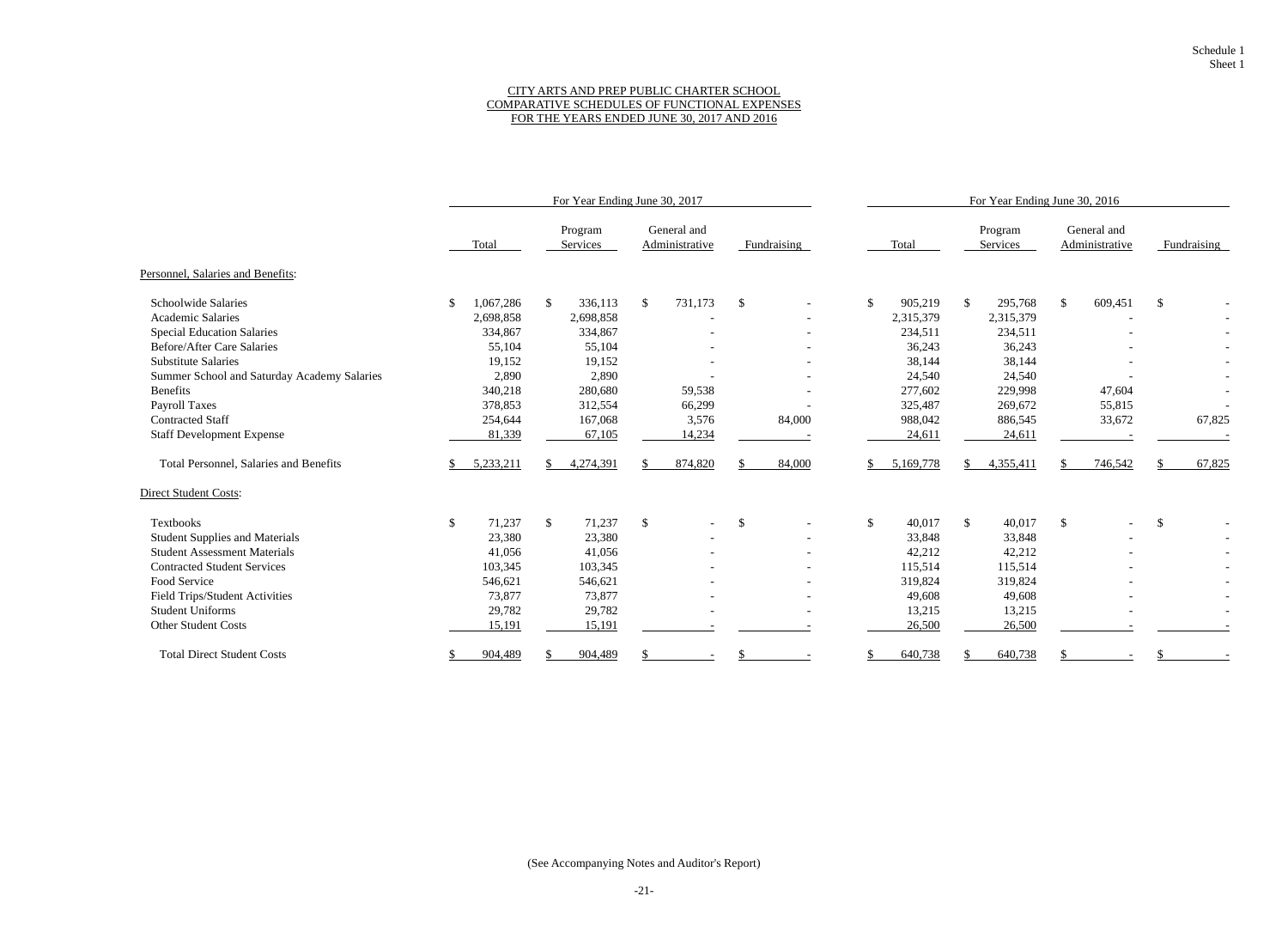#### CITY ARTS AND PREP PUBLIC CHARTER SCHOOL COMPARATIVE SCHEDULES OF FUNCTIONAL EXPENSES FOR THE YEARS ENDED JUNE 30, 2017 AND 2016

|                                           |               | For Year Ending June 30, 2017 |               |                     |               |                               |               |             | For Year Ending June 30, 2016 |           |               |                     |      |                               |                           |        |
|-------------------------------------------|---------------|-------------------------------|---------------|---------------------|---------------|-------------------------------|---------------|-------------|-------------------------------|-----------|---------------|---------------------|------|-------------------------------|---------------------------|--------|
|                                           |               | Total                         |               | Program<br>Services |               | General and<br>Administrative |               | Fundraising |                               | Total     |               | Program<br>Services |      | General and<br>Administrative | Fundraising               |        |
| <b>Occupancy Costs:</b>                   |               |                               |               |                     |               |                               |               |             |                               |           |               |                     |      |                               |                           |        |
| Rent                                      | $\mathcal{S}$ | 1,470,370                     | \$            | 1,213,057           | $\mathcal{S}$ | 257,313                       | $\mathcal{S}$ |             | \$                            | 1,505,100 | <sup>\$</sup> | 1,399,743           | \$   | 105,357                       | $\mathbb{S}$              |        |
| Depreciation Expense - Building           |               | 177,014                       |               | 146,037             |               | 30,977                        |               |             |                               | 175,984   |               | 163,665             |      | 12,319                        |                           |        |
| Interest Expense - Leasehold Improvements |               | 32,198                        |               | 26,563              |               | 5,635                         |               |             |                               | 44,594    |               | 41,472              |      | 3,122                         |                           |        |
| <b>Building Maintenance and Repairs</b>   |               | 49,802                        |               | 41,087              |               | 8,715                         |               |             |                               | 42,732    |               | 39,740              |      | 2,992                         |                           |        |
| Utilities                                 |               | 115,512                       |               | 95,298              |               | 20,214                        |               |             |                               | 109,491   |               | 101,827             |      | 7,664                         |                           |        |
| <b>Janitorial Supplies</b>                |               | 16,198                        |               | 13,363              |               | 2,835                         |               |             |                               | 8,963     |               | 8,336               |      | 627                           |                           |        |
| <b>Contracted Building Services</b>       |               | 82,899                        |               | 68,392              |               | 14,507                        |               |             |                               | 89,302    |               | 83,051              |      | 6,251                         |                           |        |
| <b>Total Occupancy Costs</b>              |               | ,943,993                      |               | 1,603,797           |               | 340,196                       | \$            |             |                               | 1,976,166 |               | 1,837,834           |      | 138,332                       |                           |        |
| Office Expenses:                          |               |                               |               |                     |               |                               |               |             |                               |           |               |                     |      |                               |                           |        |
| Office Supplies and Materials             | $\mathcal{S}$ | 39,427                        | $\mathcal{S}$ | 32,527              | $\sqrt$       | 6,900                         | $\mathcal{S}$ |             | \$                            | 40,676    | $\mathcal{S}$ | 32,540              | \$   | 8,136                         | $\mathcal{S}$             |        |
| Office Equipment Rental and Maintenance   |               | 9,973                         |               | 8,228               |               | 1,745                         |               |             |                               | 10,466    |               | 8,373               |      | 2,093                         |                           |        |
| Telephone/Telecommunications              |               | 41,294                        |               | 34,068              |               | 7,226                         |               |             |                               | 49,870    |               | 39,896              |      | 9,974                         |                           |        |
| Professional and Payroll Services         |               | 365,097                       |               | 301,205             |               | 63,892                        |               |             |                               | 235,987   |               | 87,438              |      | 148,549                       |                           |        |
| Computer and Related                      |               | 75,368                        |               | 62,179              |               | 13,189                        |               |             |                               |           |               |                     |      |                               |                           |        |
| Postage and Shipping                      |               | 5,005                         |               | 4,129               |               | 876                           |               |             |                               | 11,185    |               | 8,948               |      | 2,237                         |                           |        |
| Printing and Publications                 |               | 4,191                         |               | 3,458               |               | 733                           |               |             |                               | 4,289     |               | 3,431               |      | 858                           |                           |        |
| <b>Total Office Expenses</b>              |               | 540,355                       |               | 445,794             |               | 94,561                        |               |             |                               | 352,473   |               | 180,626             |      | 171,847                       |                           |        |
| <b>General Expenses:</b>                  |               |                               |               |                     |               |                               |               |             |                               |           |               |                     |      |                               |                           |        |
| Insurance                                 | $\mathcal{S}$ | 32,898                        | \$            | 27,141              | $\sqrt$       | 5,757                         | $\$\,$        |             | \$                            | 31,676    | $\mathcal{S}$ |                     | $\$$ | 31,676                        | $\boldsymbol{\mathsf{S}}$ |        |
| <b>Authorizer Fee</b>                     |               | 93,919                        |               | 75,135              |               | 18,784                        |               |             |                               | 85,168    |               |                     |      | 85,168                        |                           |        |
| Meals and Travel                          |               | 46,048                        |               | 37,990              |               | 8,058                         |               |             |                               | 35,099    |               | 31,957              |      | 3,142                         |                           |        |
| <b>Staff Recruiting</b>                   |               | 78,043                        |               | 64,386              |               | 13,657                        |               |             |                               | 17,579    |               | 16,512              |      | 1,067                         |                           |        |
| Depreciation Expense                      |               | 115,444                       |               | 95,241              |               | 20,203                        |               |             |                               | 126,292   |               | 117,452             |      | 8,840                         |                           |        |
| Other General Expenses                    |               | 19,593                        |               | 15,262              |               | 3,238                         |               | 1,093       |                               | 21,926    |               | 2,383               |      | 16,250                        |                           | 3,293  |
| <b>Total General Expenses</b>             |               | 385,945                       |               | 315,155             |               | 69,697                        |               | 1,093       |                               | 317,740   |               | 168,304             |      | 146,143                       |                           | 3,293  |
| TOTAL FUNCTIONAL EXPENSES                 |               | 9,007,993                     |               | 7,543,626           |               | 1,379,274                     |               | 85,093      |                               | 8,456,895 |               | 7,182,913           |      | 1,202,864                     |                           | 71,118 |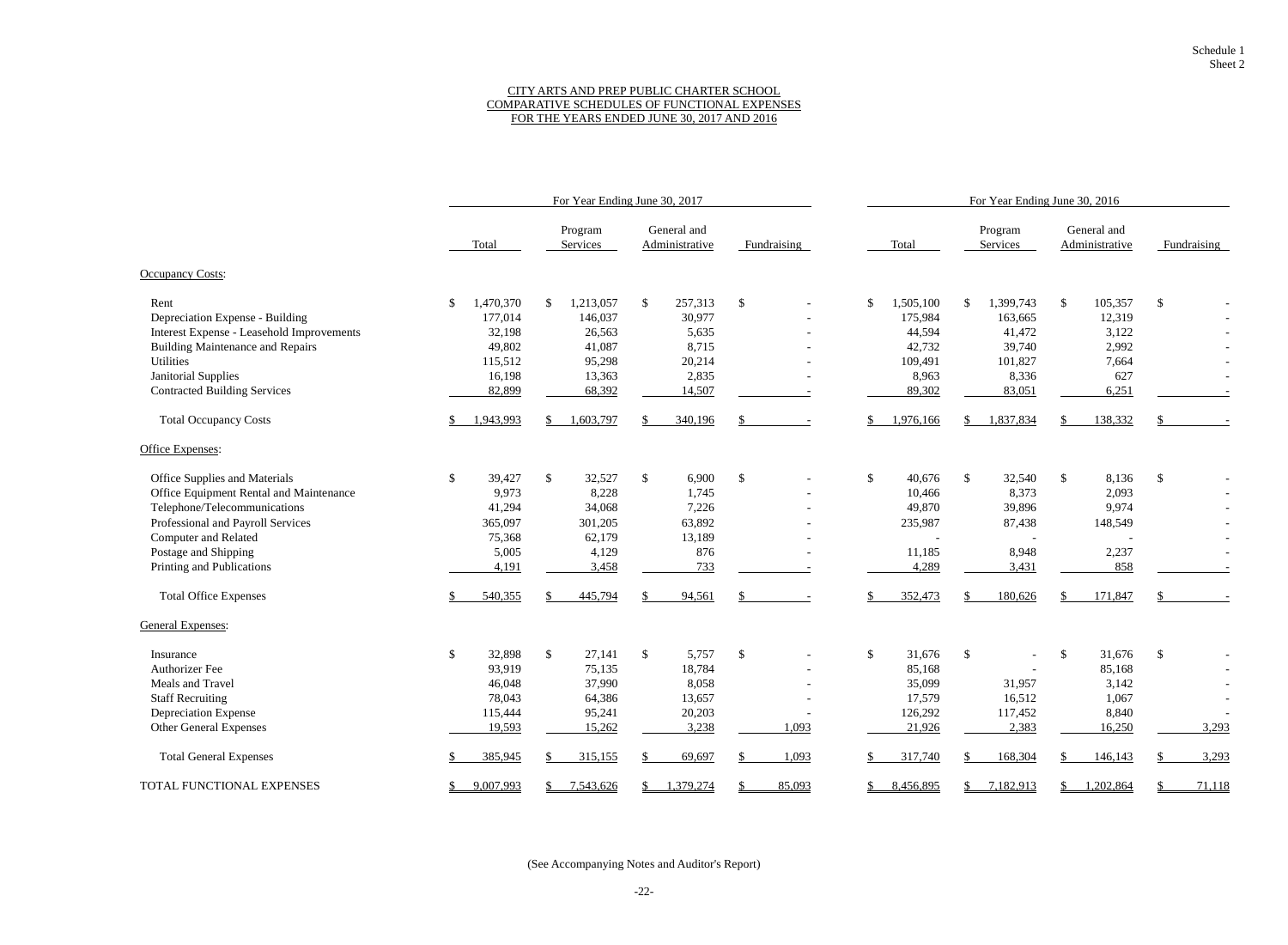# CITY ARTS AND PREP PUBLIC CHARTER SCHOOL COMPARATIVE SCHEDULES OF AVERAGE COST PER STUDENT FOR THE YEARS ENDED JUNE 30, 2017 AND 2016

#### June 30, 2017

|                            |       | <b>Total Cost</b> |   | <b>Average Cost</b><br>Per Student |
|----------------------------|-------|-------------------|---|------------------------------------|
| Instructional              |       | 5,939,829         | S | 11,379                             |
| <b>Occupancy Cost</b>      |       | 1,943,993         |   | 3,724                              |
| General and Administrative |       | 1,039,078         |   | 1,991                              |
| Fundraising                |       | 85,093            |   | 163                                |
|                            | Total | 9,007,993         |   | 17,257                             |

The above is the average per student cost for the year ended June 30, 2017, and is based on a full time equivalent (FTE) enrollment of 522 students.

#### June 30, 2016

|                            |       |   | <b>Total Cost</b> |   | <b>Average Cost</b><br>Per Student |
|----------------------------|-------|---|-------------------|---|------------------------------------|
| Instructional              |       | S | 5,345,079         | S | 11,520                             |
| <b>Occupancy Cost</b>      |       |   | 1,976,166         |   | 4,259                              |
| General and Administrative |       |   | 1,064,532         |   | 2,294                              |
| Fundraising                |       |   | 71,118            |   | 153                                |
|                            | Total |   | 8,456,895         |   | .8.226                             |

The above is the average per student cost for the year ended June 30, 2016, and is based on a full time equivalent (FTE) enrollment of 464 students.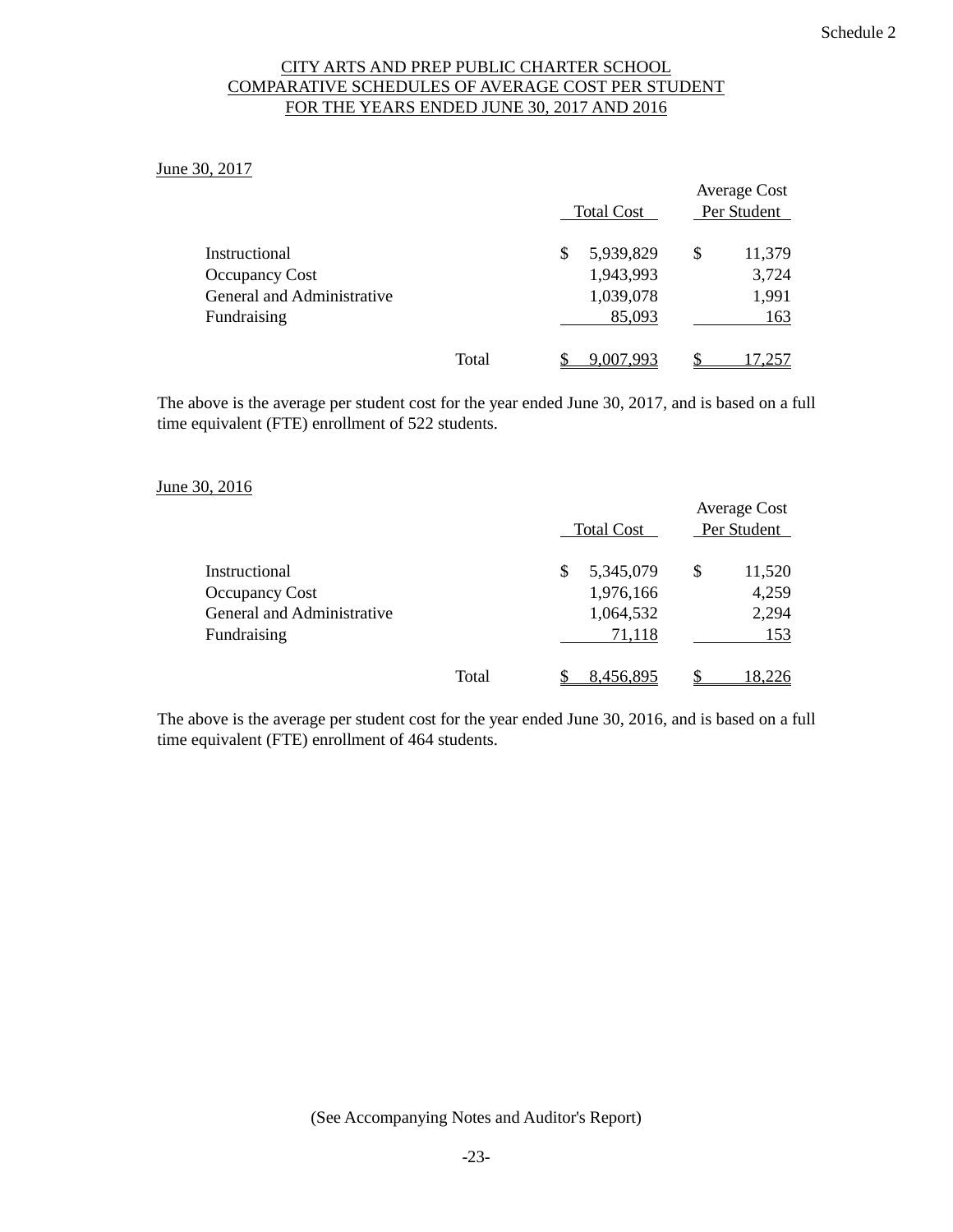# Kendall, Prebola and Jones, LLC

Certified Public Accountants

Board of Directors City Arts and Prep Public Charter School 705 Edgewood Avenue, NE Washington, DC 20017

# INDEPENDENT AUDITOR'S REPORT ON INTERNAL CONTROL OVER FINANCIAL REPORTING AND ON COMPLIANCE AND OTHER MATTERS BASED ON AN AUDIT OF FINANCIAL STATEMENTS PERFORMED IN ACCORDANCE WITH *GOVERNMENT AUDITING STANDARDS*

We have audited in accordance with auditing standards generally accepted in the United States of America and the standards applicable to financial audits contained in *Government Auditing Standards*, issued by the Comptroller General of the United States, the financial statements of the City Arts and Prep Public Charter School (a nonprofit organization), which comprise the statement of financial position as of June 30, 2017, and the related statements of activities and cash flows for the year then ended, and the related notes to the financial statements, and have issued our report thereon dated November 28, 2017.

#### *Internal Control Over Financial Reporting*

In planning and performing our audit of the financial statements, we considered the City Arts and Prep Public Charter School's internal control over financial reporting (internal control) to determine the audit procedures that are appropriate in the circumstances for the purpose of expressing our opinion on the financial statements, but not for the purpose of expressing an opinion on the effectiveness of the City Arts and Prep Public Charter School's internal control. Accordingly, we do not express an opinion on the effectiveness of the City Arts and Prep Public Charter School's internal control.

A *deficiency in internal control* exists when the design or operation of a control does not allow management or employees, in the normal course of performing their assigned functions, to prevent, or detect and correct, misstatements on a timely basis. A *material weakness* is a deficiency, or a combination of deficiencies, in internal control, such that there is a reasonable possibility that a material misstatement of the entity's financial statements will not be prevented, or detected and corrected on a timely basis. A *significant deficiency* is a deficiency, or a combination of deficiencies, in internal control that is less severe than a material weakness, yet important enough to merit attention by those charged with governance.

Our consideration of internal control was for the limited purpose described in the first paragraph of this section and was not designed to identify all deficiencies in internal control that might be material weaknesses or significant deficiencies. Given these limitations, during our audit we did not identify any deficiencies in internal control that we consider to be material weaknesses. However, material weaknesses may exist that have not been identified.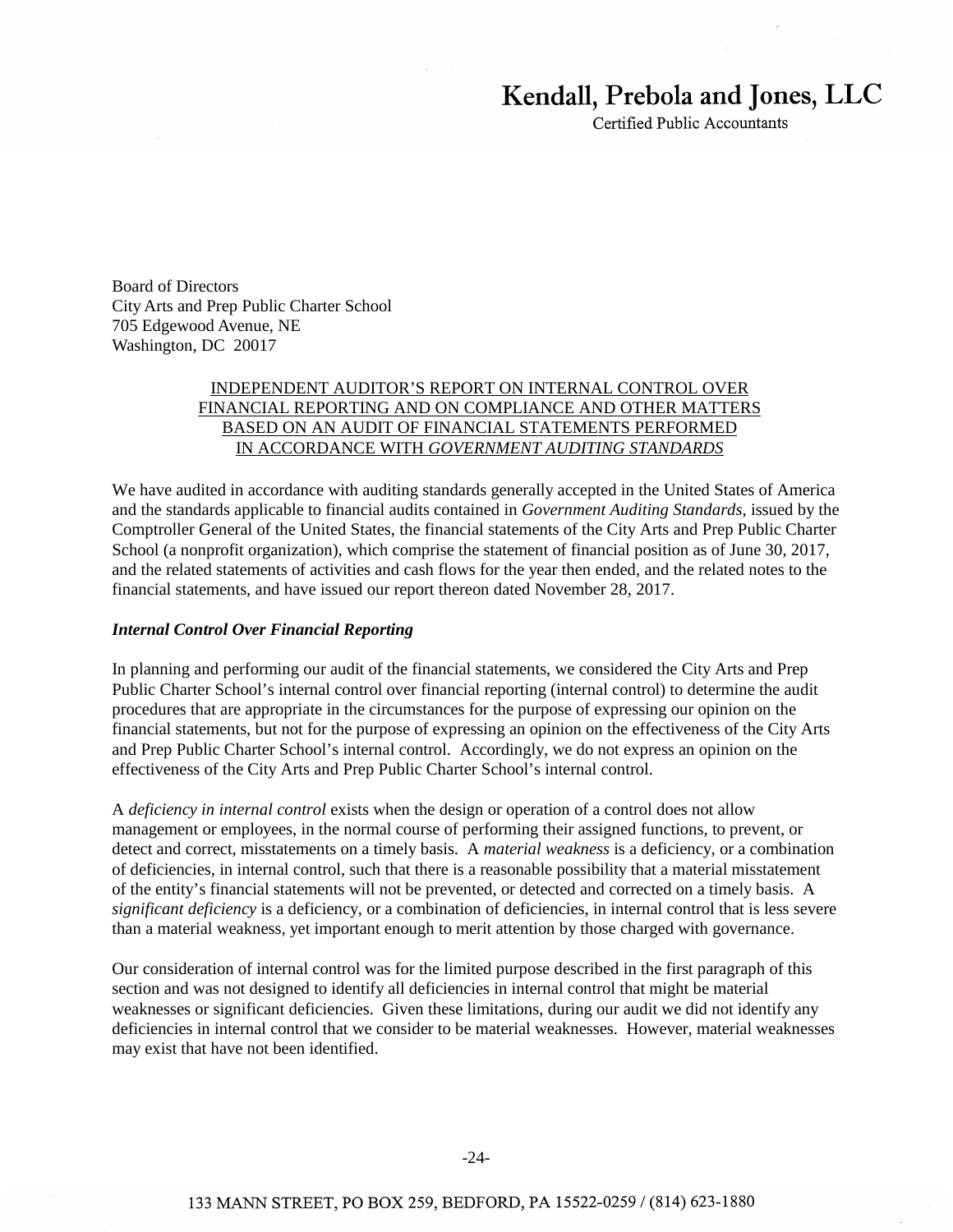### *Compliance and Other Matters*

As part of obtaining reasonable assurance about whether the City Arts and Prep Public Charter School's financial statements are free from material misstatement, we performed tests of its compliance with certain provisions of laws, regulations, contracts and grant agreements, noncompliance with which could have a direct and material effect on the determination of financial statement amounts. However, providing an opinion on compliance with those provisions was not an objective of our audit and accordingly, we do not express such an opinion. The results of our tests disclosed no instances of noncompliance or other matters that are required to be reported under *Government Auditing Standards*.

# *Purpose of this Report*

The purpose of this report is solely to describe the scope of our testing of internal control and compliance and the results of that testing, and not to provide an opinion on the effectiveness of the entity's internal control or on compliance. This report is an integral part of an audit performed in accordance with *Government Auditing Standards* in considering the entity's internal control and compliance. Accordingly, this communication is not suitable for any other purpose.

Kendall, Prebola and Jones Certified Public Accountants

Bedford, Pennsylvania November 28, 2017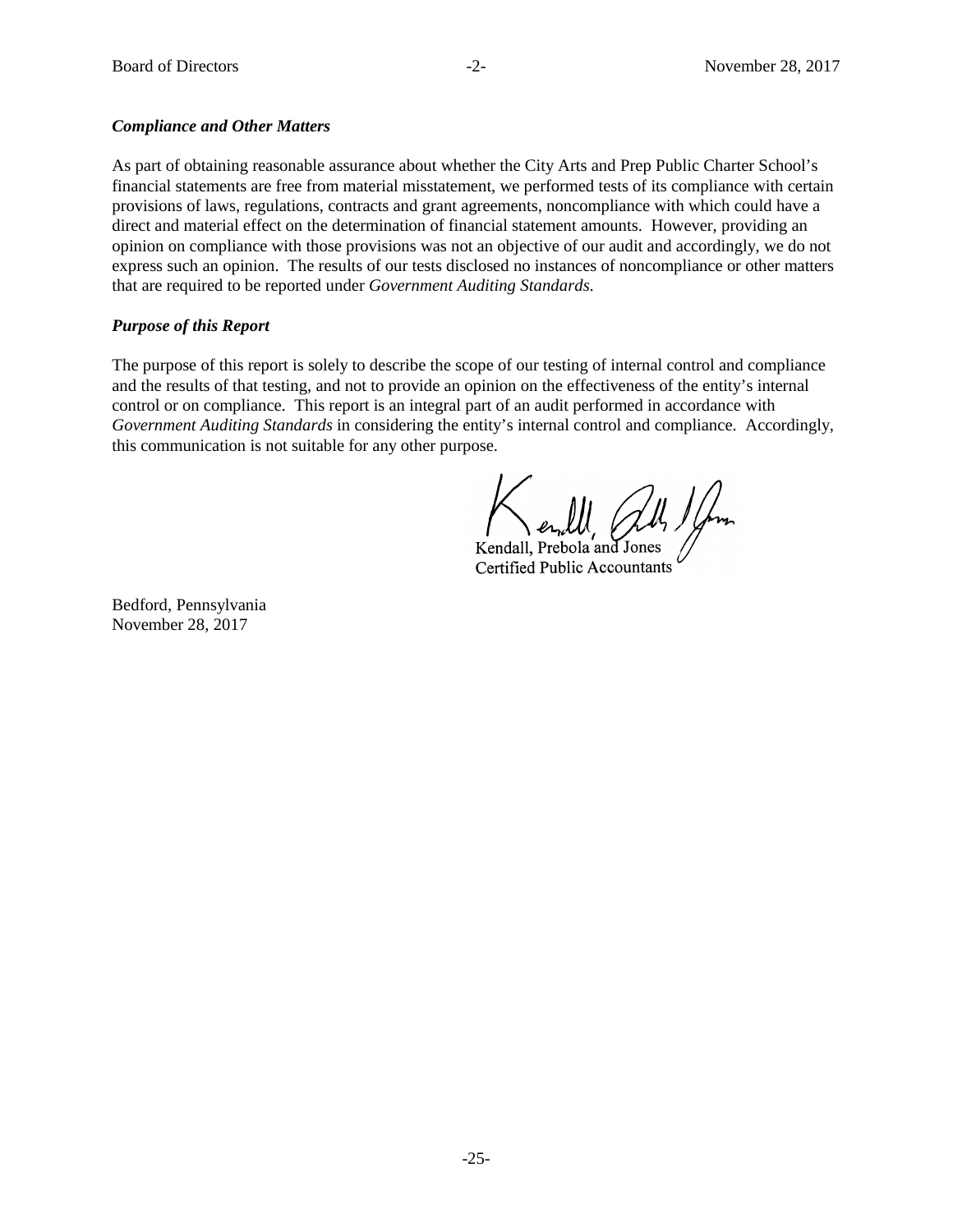# CITY ARTS AND PREP PUBLIC CHARTER SCHOOL SUMMARY SCHEDULE OF PRIOR AUDIT FINDINGS FOR THE YEAR ENDED JUNE 30, 2017

# FINDINGS - FINANCIAL STATEMENT AUDIT

There were no findings in the prior year.